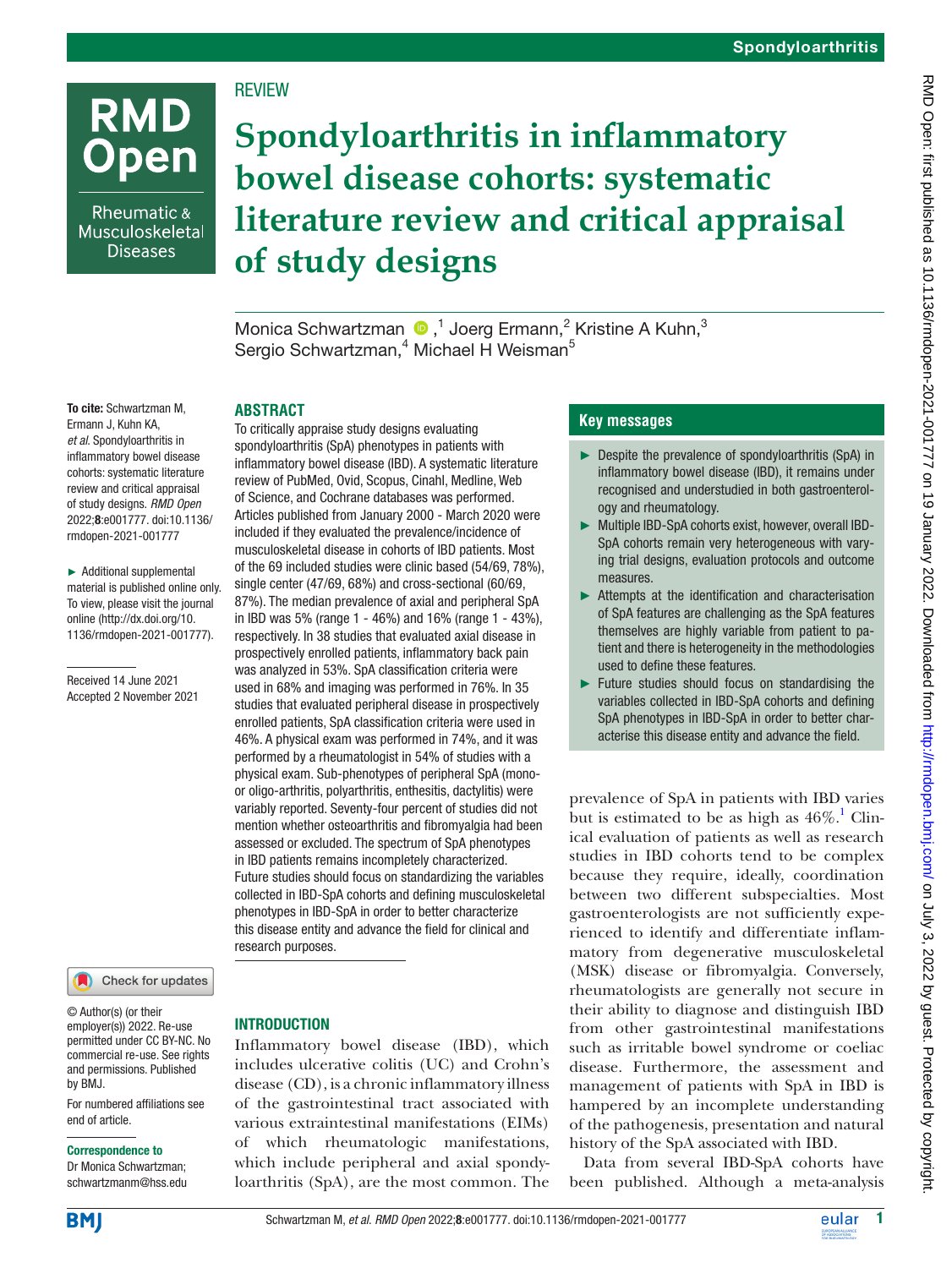assessing the incidence and prevalence of SpA in IBD has been previously reported, $2$  we feel that a critical review of cohort design with particular attention to the process of collection of data regarding specific SpA phenotypes further adds to the literature as a significant gap in knowledge is how SpA subsets are defined in the setting of IBD.

In this paper, we review published data on existing IBD-SpA cohorts with a specific emphasis on study design from the rheumatologic perspective. This manuscript addresses the problems of consistency and fidelity in the description of SpA phenotypes in IBD studies. We hope that employing the findings of this review will permit future IBD-SpA cohorts to be more uniformly developed and will provide more consistent data for research and clinical care purposes.

### **METHODS**

### Literature search

A systematic literature review was performed using estab-lished best practices.<sup>[3](#page-11-2)</sup> Databases PubMed, Ovid, Scopus, Cinahl, Medline, Web of Science and Cochrane were searched using four complementary search strategies [\(online supplemental table 1](https://dx.doi.org/10.1136/rmdopen-2021-001777)). The following terms were used: IBD, CD, UC, SpA, spondylitis, spondyloarthropathy, arthritis, ankylosing spondylitis (AS), enteropathic arthritis, sacroiliitis, MSK, articular, back pain, EIM. The literature search was performed in March of 2020 and dates for study inclusion were January 2000 to March 2020. Articles selected for inclusion were limited to full text, English language articles. Reviews, meta-analyses, case reports and paediatric studies were excluded. The reference lists of included studies were examined for additional studies eligible for inclusion.

Article titles were first reviewed for inclusion by one study investigator (MS). Abstracts and the full text were further screened by MS for final inclusion and confirmed by the co-authors (MHW, JE, KAK, SS). Studies were included if they evaluated the prevalence/incidence of SpA in a cohort of patients with IBD.

### Data extraction

Data were extracted by one investigator (MS) and reviewed by the co-authors. A prespecified data extraction form was jointly developed [\(online supplemental](https://dx.doi.org/10.1136/rmdopen-2021-001777) [table 2](https://dx.doi.org/10.1136/rmdopen-2021-001777)). The following data were collected: study setting and design, duration of follow-up, number of patients with IBD, type of IBD, use of SpA classification criteria, SpA phenotypes, method of rheumatologic evaluation, imaging modalities used (including imaging of symptomatic and/or asymptomatic participants) and rheumatologist involvement. Rheumatologist involvement was defined as mention of rheumatologist participation in the study or inclusion of at least one study author with a rheumatology affiliation. The prevalence and/or incidence of axial and peripheral SpA in the composite IBD group, individualised for CD and UC where available, was also collected.

We recorded how studies reported SpA. AS was defined by investigator opinion or by the modified New York criteria (mNY). Axial SpA (axSpA) was defined by investigator opinion, imaging evidence for axial inflammation or published classification criteria: Assessment of Spondyloarthritis International Society  $(ASAS)$ ,  $4^{5}$ European Spondyloarthropathy Study Group (ESSG),[6](#page-11-4) Amor<sup>[7](#page-11-5)</sup> or other.<sup>89</sup> Peripheral SpA (pSpA) was defined by investigator opinion or accepted classification criteria for pSpA (as above). If studies did not distinguish



<span id="page-1-0"></span>Figure 1 Article Selection. IBD, inflammatory bowel disease; MSK, musculoskeletal.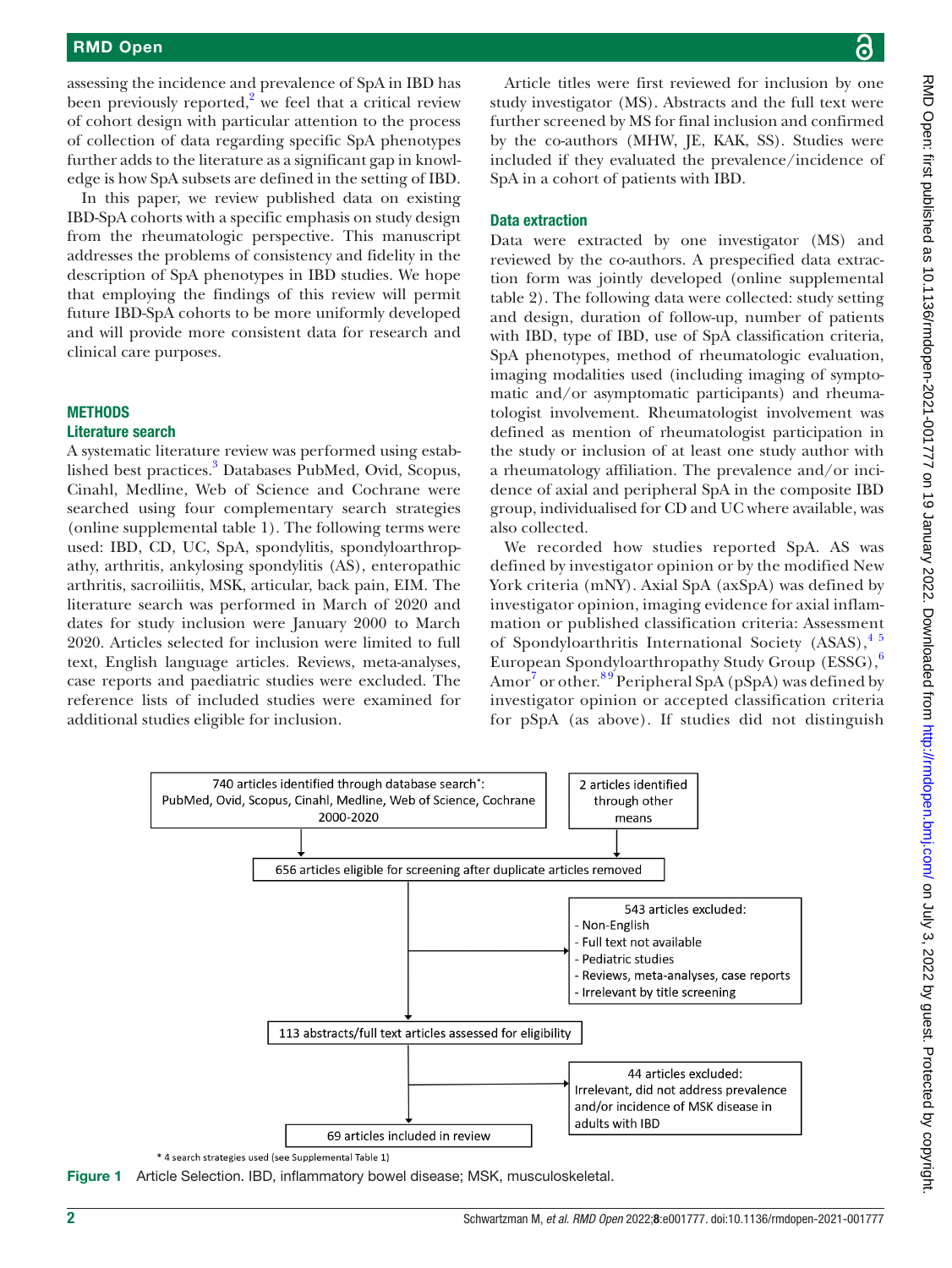between axSpA and pSpA, we considered them as reporting SpA not otherwise specified (SpA NOS). Studies were further categorised and analysed based on whether the patients with IBD were prospectively enrolled or retrospectively analysed. Studies were categorised based on whether the patients with IBD were prospectively enrolled into a cohort from gastroenterology (GI) departments at the time the study was initiated and subsequently assessed either cross-sectionally or longitudinally. This is in contrast to retrospective chart review or claims database studies that did not enrol new patients into their study. We assumed that prospectively enrolled cohorts provide the optimal way to create future IBD-SpA cohorts because they define important variables in advance and collect the data in a consistent manner. Hence, we focused our analysis on prospectively enrolled cohorts only.

### Patient and public involvement

There was no patient or public involvement in this research study.

### Statistical analysis

Descriptive statistics (means or medians when the data were not normally distributed) were calculated using Microsoft Excel.

### RESULTS

### Literature review

We performed a systemic literature review of studies that evaluated axial and peripheral SpA phenotypes in IBD cohorts focusing on aspects of study design [\(figure](#page-1-0) 1). The initial database search yielded 740 articles; two additional articles were identified through bibliography review. Eighty-six articles were duplicates and removed, leaving 656 articles for screening. After removing non-English language articles, reviews, meta-analyses, paediatric studies and case reports, 113 studies remained for abstract/full text assessment. Of these, 44 studies were excluded because they did not address prevalence and/ or incidence of SpA in IBD, resulting in 69 articles for critical review.

### Study design characteristics

Major characteristics of the 69 individual studies are shown in [online supplemental tables 3,](https://dx.doi.org/10.1136/rmdopen-2021-001777) [4](https://dx.doi.org/10.1136/rmdopen-2021-001777)). Focusing on study design, 54/69 (78%) were clinic-based and 15/69 (22%) were population-based. Forty-seven (68%) were single-centre and 22/69 (32%) were multicentre. Sixty studies (87%) were cross-sectional and 9/69 (13%) were longitudinal. The median duration of follow-up in the longitudinal studies was 3.5 years (range 1–25 years). The median age of patients at the time of the study was 41.9 years (range 32.6–50.6 years) and male patients made up a median of 49.6% studied patients (range 31.2%– 100%). Most studies (36/69, 52%) originated in Europe, followed by the Near East (12/69, 17%), North America (10/60, 14%), Asia (8/69, 12%), South America (2/69,

 $3\%$ ) and Australia (1/69, 1%). The median number of patients with IBD across all studies was 247 patients (range 44–56 097 patients). Forty-four studies (64%) reported data separately for CD and UC, whereas 19 (27%) analysed either CD or UC. Six studies (9%) reported data for IBD without distinguishing between CD and UC. Undifferentiated IBD was reported in 9/69 (13%). Eight studies (11%) assessed for family history of SpA, 42/60 (61%) evaluated EIMs, however, only 7 (10%) evaluated for other comorbidities such as diabetes and hypertension, among others. Forty-five studies (65%) used some form of MSK imaging. Inflammatory back pain (IBP) was reported in 25/69 (36%). The prevalence and/or incidence of AS, axSpA, pSpA and SpA NOS was reported in 43/69 (62%), 47/69 (68%), 41/69 (69%) and 25/69 (36%), respectively. The median prevalence of AS/ axSpA in IBD was  $5\%$  (range  $1\%$ –46%) and in pSpA  $16\%$ (range  $1\% - 43\%$ ). Forty-five studies (65%) evaluated SpA phenotypes in prospectively enrolled patients with IBD [\(table](#page-3-0) 1): 28/45 (62%) evaluated both axSpA (including AS) and pSpA, 10/45 (22%) evaluated axSpA (including AS) only and 7/45 (16%) evaluated pSpA only. The following sections will examine these studies in greater detail.

### Axial disease in IBD: study characteristics

In studies that evaluated axial disease ([table](#page-5-0) 2), the presence of IBP was analysed in 20/38 (53%). Twenty-six (68%) used established SpA classification criteria. Modified New York, ASAS, ESSG and Amor criteria were used in 17/38 (45%), 11/38 (29%), 8/38 (21%) and 3/38 (8%), respectively. Some studies used more than one set of classification criteria. The ASAS classification criteria have been increasingly used since their publication in 2009[.4 5](#page-11-3) A similar fraction of papers published in 2009 or later did not use any SpA criteria compared with studies published before 2009 (33% vs 29%). However, 69% of the studies published after 2014 incorporated ASAS classification criteria, compared with 0% of the studies published from 2009 to 2014.

Rheumatologists were involved in 30/38 (79%) studies. A physical examination was included in 29/38 (76%), which was performed by a rheumatologist in 18/38 (47%). Other methods of clinical evaluation included self-report in 6/38 (16%) and medical record review in 6/38 (16%).

### Axial disease in IBD: imaging

Imaging was performed in 29/38 (76%) of all studies evaluating axial disease [\(table](#page-5-0) 2). The frequency of imaging modalities used was as follows: X-ray of the pelvis or sacroiliac joints (SIJ) in 18/38 (47%), X-ray of the spine in  $11/38$  (29%), MRI of the pelvis/SIJ 7/38  $(18\%)$ , MRI of the spine in 2/39 (5%) and CT of the pelvis/SIJ in  $4/38$  (11%). Imaging of the intestine such as CT or MR enterography (MRE) were re-analysed for SpA phenotypes in 1/38 (3%). Seven studies (18%) did not specify what axial locations had been imaged. MRI of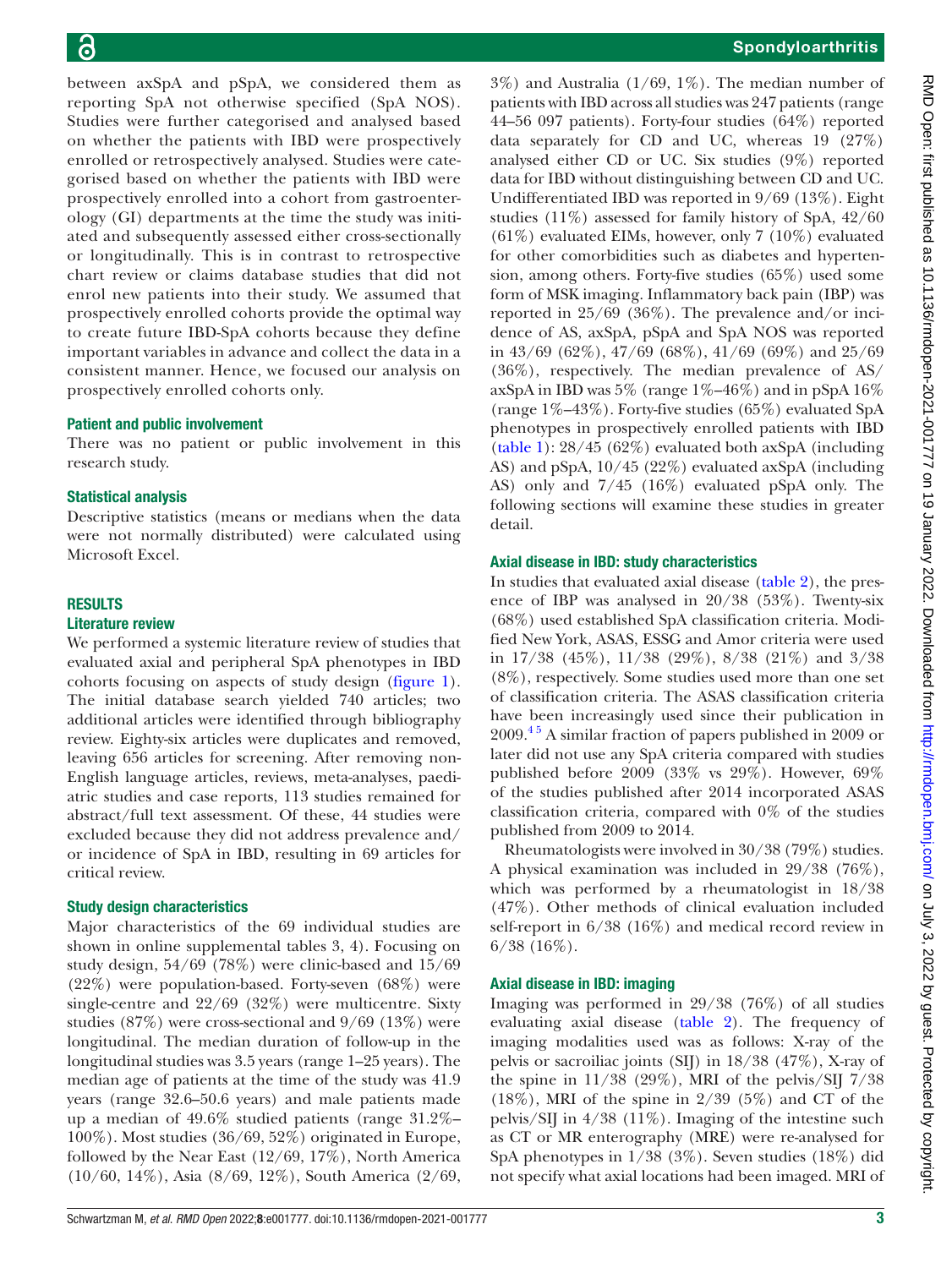<span id="page-3-0"></span>

| <b>Table 1</b><br>Study characteristics-prospectively enrolled cohorts |                |             |               |                                 |                   |                          |                       |           |
|------------------------------------------------------------------------|----------------|-------------|---------------|---------------------------------|-------------------|--------------------------|-----------------------|-----------|
| <b>Study</b>                                                           | <b>Setting</b> | <b>Site</b> | <b>Design</b> | <b>Patients</b><br>with IBD (n) | IBD type criteria | <b>SpA</b>               | SpA evaluation input  | Rheum     |
| Al-Jarallah et al 2012 <sup>33</sup>                                   | Clinic         | <b>SC</b>   | <b>CS</b>     | 125                             | CD/UC             |                          | Exam-other            | <b>No</b> |
| Al-Jarallah et al 2013 <sup>34</sup>                                   | Clinic         | SC          | CS            | 130                             | CD/UC             | $\qquad \qquad -$        | Exam-other            | No        |
| Bandinelli et al 2011 <sup>24</sup>                                    | Clinic         | SC          | <b>CS</b>     | 121                             | CD/UC             | -                        | Exam-rheum            | Yes       |
| Bandinelli et al 2014 <sup>35</sup>                                    | Clinic         | SC          | Long          | 81                              | CD/UC             | mNY                      | Exam-rheum            | Yes       |
| Bandyopadhyay et al<br>201536                                          | Clinic         | SC          | <b>CS</b>     | 120                             | CD/UC             | ASAS (A)                 | Exam-rheum            | Yes       |
| Barreiro-de Acosta et<br>al 2007 <sup>37</sup>                         | Clinic         | SC          | CS            | 173                             | CD                |                          | Exam-rheum            | Yes       |
| Bertolini et al 2020 <sup>38</sup>                                     | Clinic         | <b>MC</b>   | <b>CS</b>     | 148                             | CD/UC             | ASAS (A/P)               | Exam-rheum            | Yes       |
| Beslek et al 2009 <sup>39</sup>                                        | Clinic         | SC          | CS            | 122                             | CD/UC             |                          | mNY, ESSG Exam-rheum  | Yes       |
| Christodoulou et al<br>200240                                          | Clinic         | SC          | <b>CS</b>     | 256                             | CD/UC             | $\qquad \qquad -$        | Self-report,<br>chart | No        |
| D'Inca et al 2009 $41$                                                 | Clinic         | MC          | Long          | 651                             | CD/UC             |                          | ESSG, mNY Exam-rheum  | Yes       |
| De Vlam et al 2000 <sup>42</sup>                                       | Clinic         | <b>SC</b>   | <b>CS</b>     | 103                             | CD/UC             |                          | ESSG, mNY Exam-rheum  | Yes       |
| Ditisheim 2015 <sup>43</sup>                                           | Pop            | MC          | CS            | 2401                            | CD/UC             | ASAS (P)                 | Self-report           | Yes       |
| Dmowska-Chalaba et<br>al 201544                                        | Clinic         | SC          | <b>CS</b>     | 51                              | CD/UC             | ASAS (A/P)               | Exam-other            | Yes       |
| Duricova et al 2017 <sup>45</sup>                                      | Pop            | <b>MC</b>   | CS            | 628                             | UC                | $\qquad \qquad -$        | Exam-other            | <b>No</b> |
| Fatemi et al 201646                                                    | Clinic         | <b>SC</b>   | <b>CS</b>     | 273                             | CD/UC             | mNY                      | Exam-rheum            | Yes       |
| Gotler et al 2015 <sup>47</sup>                                        | Clinic         | SC          | CS            | 286                             | CD/UC             | ASAS (A)                 | Self-report,<br>chart | Yes       |
| Hammoudeh et al<br>201848                                              | Clinic         | <b>SC</b>   | <b>CS</b>     | 127                             | CD/UC             | ASAS (A/P)               | Exam-rheum            | Yes       |
| Hiller et al 2019 <sup>49</sup>                                        | Pop            | MC          | Long          | 3298                            | CD/UC             | $\qquad \qquad -$        | Exam-other            | Yes       |
| Isene et al 2015 <sup>50</sup>                                         | Pop            | <b>MC</b>   | Long          | 1145                            | CD/UC             | $\qquad \qquad -$        | Exam-other            | Yes       |
| Kamo 2015 <sup>51</sup>                                                | Clinic         | SC          | CS            | 137                             | CD/UC             | $\qquad \qquad -$        | Self-report           | No        |
| Karmiris et al 2016 <sup>52</sup>                                      | Clinic         | <b>MC</b>   | <b>CS</b>     | 1860                            | CD/UC             | $\overline{\phantom{0}}$ | Exam-rheum            | Yes       |
| Lakatos et al 2003 <sup>53</sup>                                       | Clinic         | SC          | Long          | 873                             | CD/UC             | $\qquad \qquad -$        | Exam-rheum            | Yes       |
| Lanna et al 2008 <sup>54</sup>                                         | Clinic         | SC          | <b>CS</b>     | 130                             | CD/UC             | mNY                      | Exam-rheum            | Yes       |
| Luchetti et al 2019 <sup>55</sup>                                      | Clinic         | SC          | Long          | 262                             | CD/UC             | ASAS (A/P)               | Exam-rheum            | Yes       |
| Mocelin et al 2015 <sup>56</sup>                                       | Clinic         | SC          | <b>CS</b>     | 100                             | CD                | ASAS (A/P)               | Chart                 | Yes       |
| Orchard et al 2009 <sup>57</sup>                                       | Clinic         | SC          | CS            | 44                              | CD                | mNY*                     | Exam-other            | No        |
| Ossum et al 2018 (A) $^{13}$                                           | Pop            | MC          | <b>CS</b>     | 470                             | CD/UC             | ASAS (A),<br><b>mNY</b>  | Self-report†          | Yes       |
| Ossum et al 2018 (P) <sup>14</sup>                                     | Pop            | MC          | CS            | 470                             | CD/UC             | ASAS (P)                 | Self-report†          | Yes       |
| Palm et al 2001 <sup>15</sup>                                          | Pop            | <b>MC</b>   | <b>CS</b>     | 521                             | CD/UC             | <b>mNY</b>               | Exam-rheum            | Yes       |
| Palm et al 2002 <sup>16</sup>                                          | Pop            | MC          | CS            | 406                             | CD/UC             |                          | mNY, ESSG Exam-rheum  | Yes       |
| Peeters, 2008 <sup>58</sup>                                            | Clinic         | MC          | <b>CS</b>     | 251                             | CD                | <b>mNY</b>               | Chart                 | Yes       |
| Picchianti-Diamanti et<br>al 2020 <sup>59</sup>                        | Clinic         | MC          | CS            | 347                             | CD/UC             | ASAS (A/P)               | Exam-rheum            | Yes       |
| Pokharna et al 2004 <sup>60</sup>                                      | Clinic         | SC          | <b>CS</b>     | 46                              | UC                | <b>mNY</b>               | Exam-other            | <b>No</b> |
| Queiro et al 2000 <sup>61</sup>                                        | Clinic         | SC          | Long          | 62                              | CD/UC             | Amor,<br>ESSG, mNY       | Exam-other            | Yes       |
| Ricart et al 2004 <sup>62</sup>                                        | Clinic         | SC          | CS            | 243                             | CD/UC             |                          | Self-report           | No        |
| Rovisco et al 2016 <sup>63</sup>                                       | Clinic         | SC          | CS            | 76                              | CD/UC             | ASAS (A/P)               | Exam-rheum            | Yes       |

Continued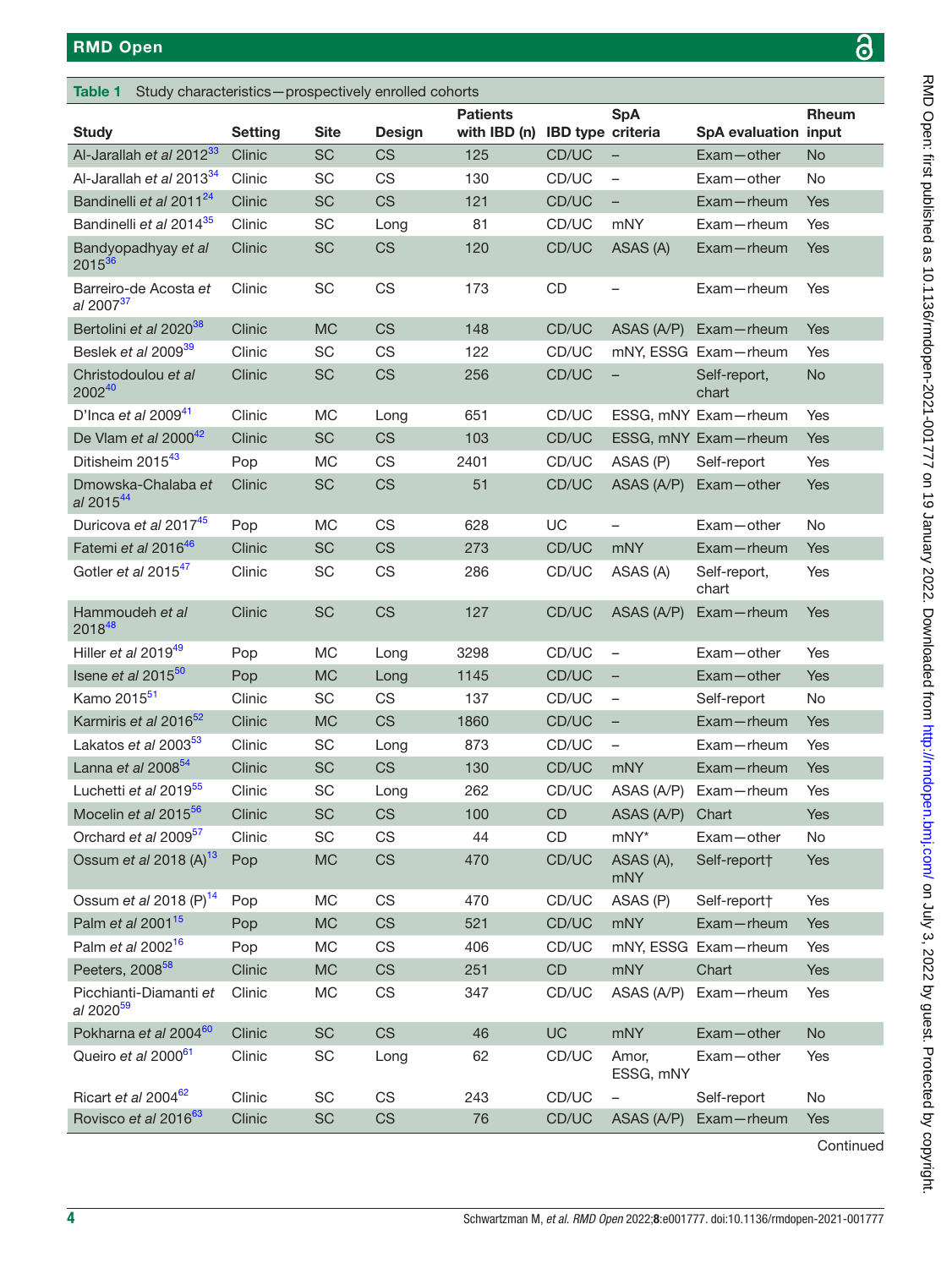$Continu$ 

| lavic I<br><b>UUITUITUCU</b>            |                |             |               |                                 |                          |                    |                        |              |
|-----------------------------------------|----------------|-------------|---------------|---------------------------------|--------------------------|--------------------|------------------------|--------------|
| <b>Study</b>                            | <b>Setting</b> | <b>Site</b> | <b>Design</b> | <b>Patients</b><br>with IBD (n) | <b>IBD</b> type criteria | <b>SpA</b>         | SpA evaluation input   | <b>Rheum</b> |
| Sahli et al 2018 <sup>64</sup>          | Clinic         | <b>SC</b>   | CS            | 64                              | CD/UC                    | ASAS (A),<br>Amor  | $Exam$ -rheum          | Yes          |
| Salvarani et al 2001 <sup>65</sup>      | Clinic         | <b>MC</b>   | <b>CS</b>     | 160                             | CD/UC                    |                    | mNY, ESSG Exam-rheum   | <b>Yes</b>   |
| Steer et al 2003 <sup>66</sup>          | Clinic         | SC          | <b>CS</b>     | 134                             | CD.                      | mNY                | $Exam - other$         | Yes          |
| Stolwijk et al 2013 <sup>67</sup>       | Clinic         | <b>SC</b>   | <b>CS</b>     | 350                             | CD/UC                    |                    | Self-report,<br>chart  | <b>Yes</b>   |
| Subramaniam et al<br>2015 <sup>68</sup> | Clinic         | <b>SC</b>   | CS            | 140                             | CD/UC                    | ASAS (A/P)         | Self-report,<br>chart  | Yes          |
| Turkcapar et al 2006 <sup>69</sup>      | Clinic         | <b>SC</b>   | CS.           | 162                             | CD/UC                    |                    | mNY, ESSG Exam-rheum   | <b>Yes</b>   |
| Van Erp et al 2016 <sup>70</sup>        | Clinic         | SC          | Long          | 255                             | CD/UC                    | Amor,<br>ESSG, mNY | ASAS (A/P), Exam-other | Yes          |
| Vavricka et al 2011                     | Pop            | <b>MC</b>   | <b>CS</b>     | 950                             | CD/UC                    |                    | Physician<br>survey    | <b>No</b>    |
| Yuksel et al 2011 $1$                   | Clinic         | <b>SC</b>   | CS            | 357                             | CD/UC                    |                    | $Exam$ -rheum          | Yes          |
|                                         |                |             |               |                                 |                          |                    |                        |              |

\*Adapted for MRI.

†Used rheumatologist physical examination from 5-year follow-up study.

A, axial; ASAS, Assessment of Spondyloarthritis International Society; CD, Crohn's disease; CS, cross-sectional; ESSG, European

Spondyloarthropathy Study Group; IBD, inflammatory bowel disease; Long, longitudinal; MC, multicentre; mNY, modified New York criteria; P, peripheral; Pop, population; Rheum, rheumatologist; SC, single centre; SpA, spondyloarthritis; UC, ulcerative colitis.

the pelvis/SIJ was only performed in studies published in 2009 or later. Fourteen studies (48%) imaged both symptomatic and asymptomatic patients while 7/29 (24%) imaged symptomatic patients only. Eight studies (28%) did not specify whether imaging was done in symptomatic or asymptomatic patients.

### Peripheral joint disease in IBD: study characteristics

Thirty-five of 69 studies (51%) evaluated peripheral joint disease ([table](#page-7-0) 3). SpA criteria (ASAS, ESSG, Amor) were employed to define peripheral disease in 16/35 (46%). Three studies specifically excluded patients with osteoarthritis (OA) or fibromyalgia and six studies recorded the presence OA and/or fibromyalgia. The majority of studies, 26/35 (74%), did not mention whether OA and fibromyalgia were assessed.

Direct rheumatologist involvement was recorded in 28/35 (80%) studies. A physical examination performed by any provider was done in 26/35 (74%) and physical examination by a rheumatologist was performed in 19/35 (54%). Self-report was used in 7/35 (20%) and medical record review was used in 12/35 (34%).

### Peripheral joint disease in IBD: imaging

Peripheral joint imaging was performed in 14/35 (40%) studies evaluating peripheral disease in IBD cohorts. X-ray of peripheral joints was done in 8/35 (23%), ultrasound in 5/35 (14%) and whole-body scintigraphy in 1/35 (3%). Four of the studies that incorporated ultrasound used formal/validated ultrasound outcome meas-ures.<sup>[10 11](#page-11-7)</sup> Three of the five ultrasound studies explicitly imaged asymptomatic patients. Peripheral imaging was

used in less than half of the studies, and despite the general widespread and increasing use in rheumatology, ultrasound was infrequently used.

### Peripheral joint disease in IBD: sub-phenotype evaluation

Twenty-seven (77%) of the studies that evaluated peripheral disease in IBD cohorts characterised peripheral SpA in more detail. Enthesitis was analysed in 18/27 (67%), monoarthritis or oligoarthritis in 13/27 (48%), dactylitis in 13/27 (48%), arthralgia in 12/27 (44%) and polyarthritis in 10/26 (39%). Two studies analysed all of these five sub-phenotypes, three studies analysed four phenotypes, seven studies analysed three phenotypes, nine studies analysed two phenotypes, four studies analysed one phenotype and two studies only reported other phenotypes such as fibromyalgia, OA or bursitis. Data for type 1 and type 2 arthritis were reported in six studies; type 1 and type 2 arthritis is a categorisation of IBD-associated arthritis described and used exclusively in the GI literature.<sup>12</sup> Type 1 arthritis describes an acute and self-limiting oligoarthritis that parallels IBD activity while type 2 arthritis describes a chronic, symmetric polyarthritis that does not parallel IBD activity.

A physical examination by a rheumatologist was performed in 19/35 (54%) of the studies that assessed peripheral joint disease. Of these studies, 95% distinguished patients by different characteristics of peripheral SpA manifestations (monoarthritis or oligoarthritis, polyarthritis, enthesitis, dactylitis, arthralgia). Fifty-three per cent (10/19) used pSpA classification criteria, and 10/19 (53%) had peripheral imaging performed. In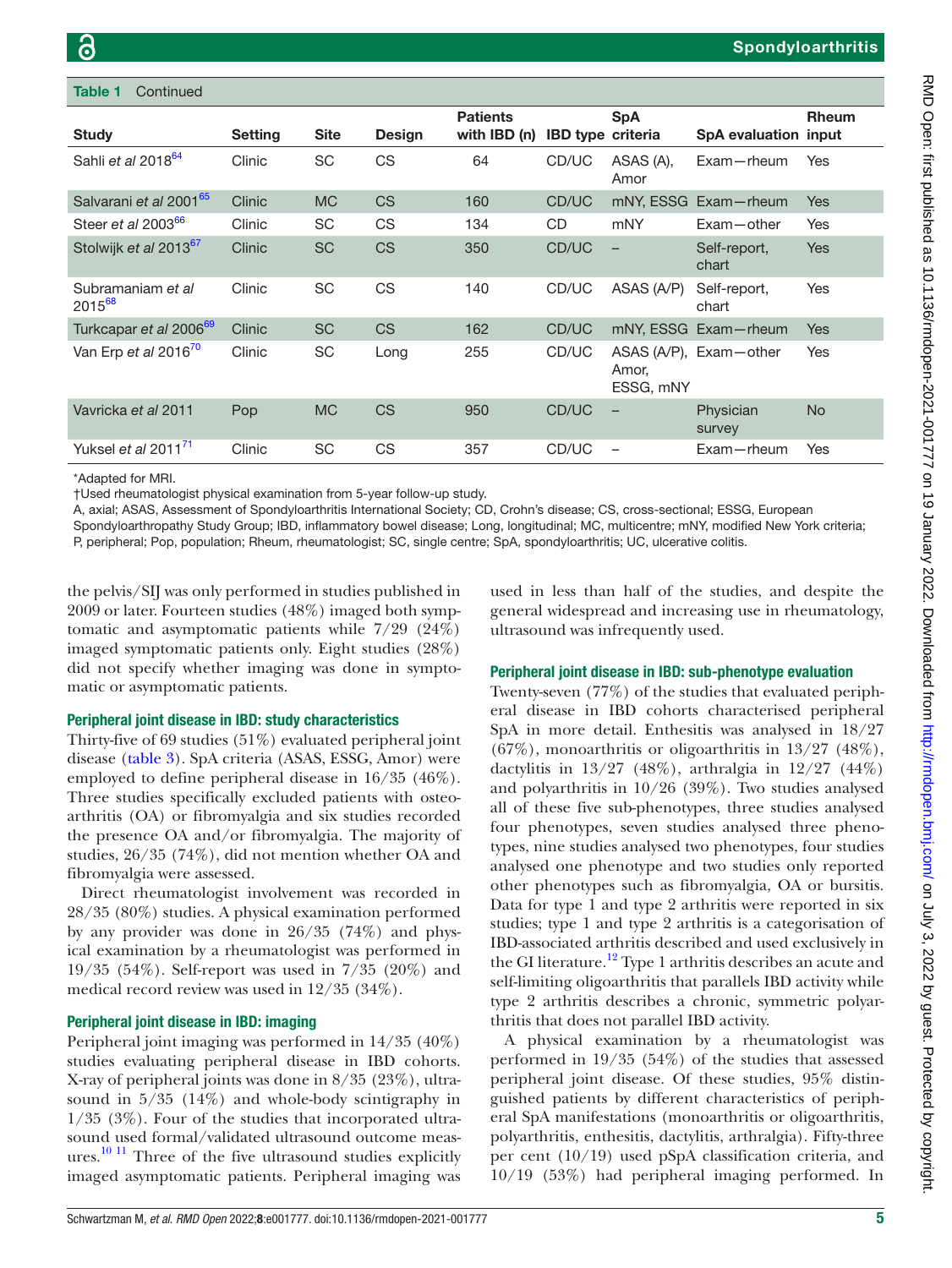RMD Open: first published as 10.1136/rmdopen-2021-001777 on 19 January 2022. Downloaded from <http://rmdopen.bmj.com/> on July 3, 2022 by guest. Protected by copyright.

RMD Open: first published as 10.11186/rmdopen-2021-001777 on 19 January 2022. Downloaded from http://rmdopen.bmj.com/ on July 3, 2022 by guest. Protected by copyright.

<span id="page-5-0"></span>

| Study characteristics-studies evaluating axial joint disease<br>Table 2 |                          |                         |                          |                            |                    |                                                                              |                           |
|-------------------------------------------------------------------------|--------------------------|-------------------------|--------------------------|----------------------------|--------------------|------------------------------------------------------------------------------|---------------------------|
| <b>Study</b>                                                            | <b>SpA</b><br>criteria   | <b>Physical</b><br>exam | Exam<br>provider         | <b>Other</b><br>evaluation | Axial<br>phenotype | <b>Axial imaging</b>                                                         | <b>Subjects</b><br>imaged |
| Al-Jarallah et al 2012 <sup>33</sup>                                    |                          | Yes                     | Other                    |                            | AxSpA              | <b>MRI</b> spine<br>MRI pelvis/SIJ<br>X-ray*                                 | Sx/aSx                    |
| Al-Jarallah et al 2013 <sup>34</sup>                                    | $\qquad \qquad -$        | Yes                     | Other                    | $\overline{\phantom{0}}$   | AS, axSpA          |                                                                              |                           |
| Bandinelli et al 2014 <sup>35</sup>                                     | mNY                      | Yes                     | Rheum                    | -                          | <b>AxSpA</b>       | X-ray pelvis/SIJ Sx/aSx<br>MRI pelvis/SIJ                                    |                           |
| Bandyopadhyay et al<br>2015 <sup>36</sup>                               | <b>ASAS</b>              | Yes                     | Rheum                    | $\qquad \qquad -$          | AS, axSpA          | X-ray pelvis/SIJ Sx/aSx<br>X-ray spine<br>MRI pelvis/SIJ<br><b>MRI</b> spine |                           |
| Barreiro-de Acosta et al -<br>200737                                    |                          | Yes                     | Rheum                    | $\qquad \qquad -$          | AS, axSpA          | X-ray*                                                                       | <b>Sx</b>                 |
| Bertolini et al 2020 <sup>38</sup>                                      | <b>ASAS</b>              | Yes                     | Rheum                    | $\qquad \qquad -$          | AxSpA              | MRI pelvis/SIJ                                                               | Sx/aSx                    |
| Beslek et al 2009 <sup>39</sup>                                         | mNY,<br><b>ESSG</b>      | Yes                     | Rheum                    |                            | AS                 | X-ray pelvis/SIJ Sx<br>MRI pelvis/SIJ                                        |                           |
| Christodoulou et al<br>200240                                           | -                        | No                      | -                        | Self-report,<br>chart      | AxSpA              | -                                                                            | $\overline{\phantom{0}}$  |
| D'Inca et al 2009 $41$                                                  | ESSG,<br><b>mNY</b>      | Yes                     | Rheum                    |                            | AS, axSpA          | X-ray spine<br><b>MRI</b> spine<br>X-ray hip<br>MRI hip bone<br>scintigraphy | <b>Sx</b>                 |
| De Vlam et al $2000^{42}$                                               | ESSG,<br>mNY             | Yes                     | Rheum                    | -                          | AS, axSpA          | X-ray pelvis/SIJ Sx/aSx                                                      |                           |
| Dmowska-Chalaba et<br>al 201544                                         | <b>ASAS</b>              | Yes                     | Other                    | -                          | <b>AxSpA</b>       | X-ray and MRI $* -$                                                          |                           |
| Duricova et al 201745                                                   | $\overline{\phantom{0}}$ | Yes                     | Other                    | $\qquad \qquad -$          | AxSpA              | $\overline{\phantom{0}}$                                                     |                           |
| Fatemi et al 2016 <sup>46</sup>                                         | mNY                      | Yes                     | Rheum                    | -                          | <b>AS</b>          | X-ray pelvis/SIJ Sx                                                          |                           |
| Gotler et al 2015 <sup>47</sup>                                         | <b>ASAS</b>              | No                      | -                        | Self-report,<br>chart      | AxSpA              | CT pelvis/SIJ<br><b>GI</b> studies<br>analysed<br>for axial<br>phenotypes    | Sx/aSx                    |
| Hammoudeh et al<br>201848                                               | <b>ASAS</b>              | Yes                     | Rheum                    |                            | AS, axSpA          | X-ray pelvis/SIJ -<br>X-ray spine                                            |                           |
| Hiller et al 2019 <sup>49</sup>                                         | $\overline{\phantom{0}}$ | Yes                     | Other                    | $\qquad \qquad -$          | AS                 |                                                                              | $\overline{\phantom{0}}$  |
| Isene et al $2015^{50}$                                                 | -                        | Yes                     | Other                    | -                          | AS, axSpA          | -                                                                            |                           |
| Karmiris et al 2016 <sup>52</sup>                                       | $\overline{\phantom{0}}$ | Yes                     | Rheum                    | -                          | AS, axSpA          | X-ray and MRI* -                                                             |                           |
| Lakatos et al 2003 <sup>53</sup>                                        | $\overline{\phantom{0}}$ | Yes                     | Rheum                    | -                          | AxSpA              | X-ray and MRI $* -$                                                          |                           |
| Lanna et al 2008 <sup>54</sup>                                          | mNY                      | Yes                     | Rheum                    |                            | AS, axSpA          | X-ray pelvis/SIJ Sx/aSx<br>X-ray spine                                       |                           |
| Luchetti et al 2019 <sup>55</sup>                                       | <b>ASAS</b>              | Yes                     | Rheum                    |                            | AS, axSpA          | X-ray and MRI*                                                               | <b>Sx</b>                 |
| Mocelin et al 2015 <sup>56</sup>                                        | <b>ASAS</b>              | No                      | $\overline{\phantom{0}}$ | Chart                      | AS, axSpA          |                                                                              |                           |
| Orchard et al 2009 <sup>57</sup>                                        | mNY†                     | Yes                     | Other                    | -                          | AS, axSpA          | MRI pelvis/SIJ                                                               | Sx/aSx                    |
| Ossum et al 2018<br>Axial <sup>13</sup>                                 | ASAS,<br>mNY             | No                      | $\overline{\phantom{0}}$ | Self-report                | AS, axSpA          | X-ray pelvis/SIJ -<br>X-ray spine                                            |                           |
| Palm et al 2001 <sup>15</sup>                                           | <b>mNY</b>               | Yes                     | Rheum                    | -                          | <b>AS</b>          |                                                                              |                           |
| Palm et al 2002 <sup>16</sup>                                           | mNY,<br><b>ESSG</b>      | Yes                     | Rheum                    |                            | AS                 | X-ray pelvis/SIJ -<br>X-ray spine                                            |                           |
| Peeters et al 2008 <sup>58</sup>                                        | <b>mNY</b>               | No                      | -                        | Chart                      | AS, axSpA          | X-ray pelvis/SIJ Sx/aSx                                                      |                           |

**Continued**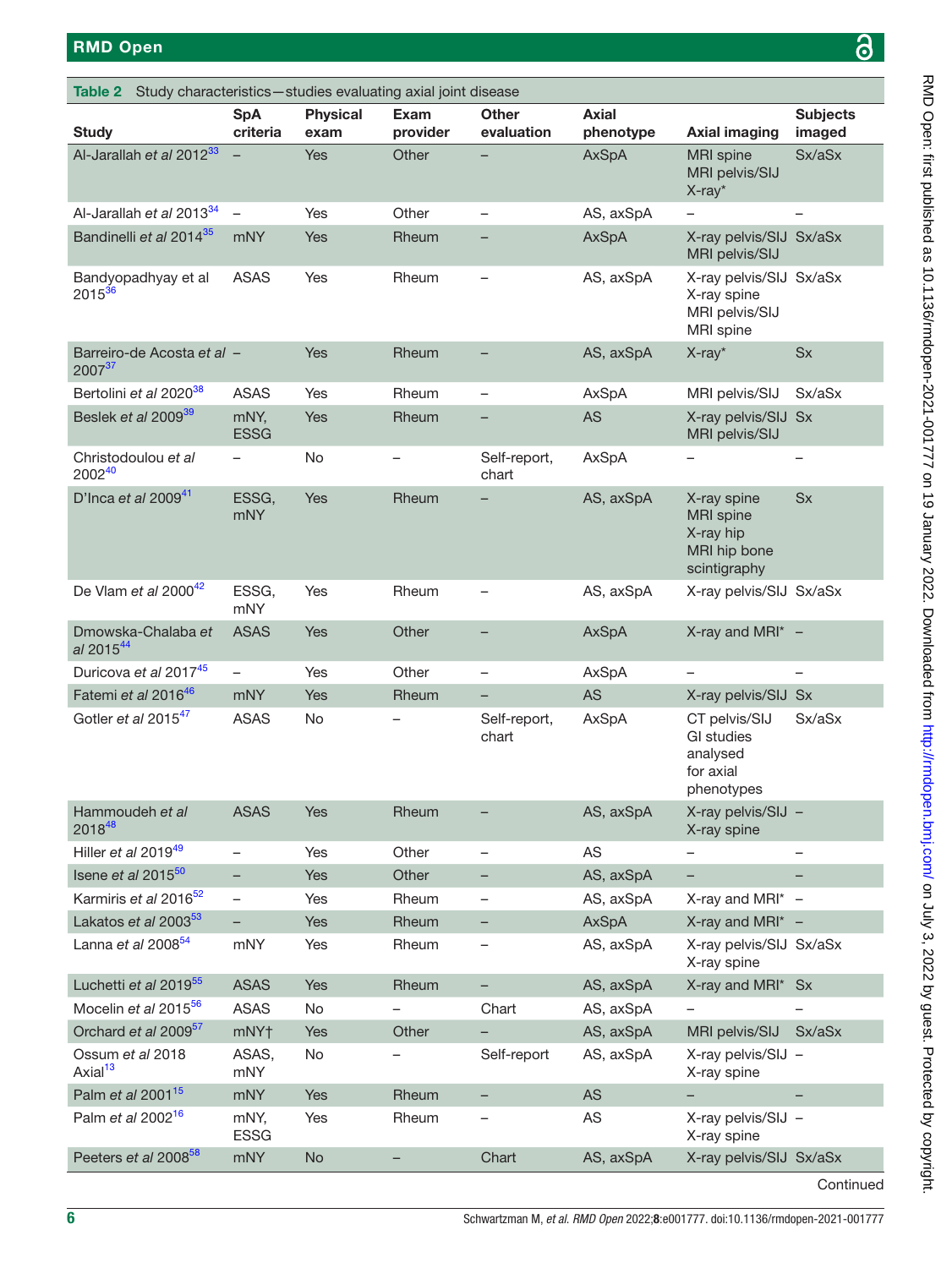| Continued<br>Table 2               |                                       |                         |                          |                            |                           |                                                                           |                           |
|------------------------------------|---------------------------------------|-------------------------|--------------------------|----------------------------|---------------------------|---------------------------------------------------------------------------|---------------------------|
| <b>Study</b>                       | <b>SpA</b><br>criteria                | <b>Physical</b><br>exam | Exam<br>provider         | <b>Other</b><br>evaluation | <b>Axial</b><br>phenotype | <b>Axial imaging</b>                                                      | <b>Subjects</b><br>imaged |
| Pokharna et al 200460              | <b>mNY</b>                            | Yes                     | Other                    |                            | AxSpA                     | X-ray pelvis/SIJ Sx/aSx<br>X-ray spine                                    |                           |
| Queiro et al 2000 <sup>61</sup>    | Amor,<br>ESSG,<br><b>mNY</b>          | Yes                     | Other                    |                            | AS, axSpA                 | X-ray pelvis/SIJ Sx/aSx<br>X-ray spine                                    |                           |
| Ricart et al 2004 <sup>62</sup>    | $\overline{\phantom{0}}$              | <b>No</b>               | $\overline{\phantom{0}}$ | Self-report                | AS                        | $\qquad \qquad -$                                                         |                           |
| Sahli et al 2018 <sup>64</sup>     | ASAS,<br>Amor                         | Yes                     | Rheum                    |                            | AS, axSpA                 | X-ray pelvis/SIJ Sx/aSx<br>X-ray spine<br>MRI pelvis/SIJ<br>CT pelvis/SIJ |                           |
| Salvarani et al 2001 <sup>65</sup> | mNY,<br><b>ESSG</b>                   | Yes                     | Rheum                    |                            | AS, axSpA                 | X-ray pelvis/SIJ -                                                        |                           |
| Steer et al 2003 <sup>66</sup>     | <b>mNY</b>                            | Yes                     | Other                    |                            | A AS, axSpA               | X-ray pelvis/SIJ Sx<br>CT pelvis/SIJ                                      |                           |
| Stolwijk et al 2013 <sup>67</sup>  | $\overline{\phantom{0}}$              | <b>No</b>               | $\overline{\phantom{0}}$ | Self-report,<br>chart      | AxSpA                     | -                                                                         |                           |
| Subramaniam et al<br>201568        | <b>ASAS</b>                           | <b>No</b>               |                          | Self-report,<br>chart      | AS, axSpA                 | X-ray pelvis/SIJ Sx/aSx                                                   |                           |
| Turkcapar et al 2006 <sup>69</sup> | mNY,<br><b>ESSG</b>                   | Yes                     | Rheum                    |                            | AS, axSpA                 | X-ray pelvis/SIJ Sx/aSx<br>X-ray spine<br>CT pelvis/SIJ                   |                           |
| Van Erp et al 2016 <sup>70</sup>   | ASAS,<br>Amor,<br>ESSG,<br><b>mNY</b> | Yes                     | Other                    |                            | AS, axSpA                 | X-ray pelvis/SIJ Sx<br>X-ray spine                                        |                           |
| Vavricka et al 2011                |                                       | <b>No</b>               |                          | Physician<br>survey        | AS                        | X-ray*                                                                    |                           |

\*Axial location not specified.

†Adapted for MRI.

AS, ankylosing spondylitis; ASAS, Assessment of Spondyloarthritis International Society; aSx, asymptomatic; AxSpA, axial spondyloarthritis; CT, CAT Scan; ESSG, European Spondyloarthropathy Study Group; GI, gastrointestinal; mNY, modified New York critiera; Rheum, rheumatologist; SIJ, sacroiliac joint; SpA, spondyloarthritis; Sx, symptomatic.

7/35 (20%), a physical examination was performed by a non-rheumatologist provider. Of these studies, only 4/7 (57%) distinguished patients by arthritis sub-phenotype. Twenty-nine per cent  $(2/7)$  used pSpA classification criteria, and 3/7 (43%) used peripheral imaging. In the remaining nine studies (26%), no physical examination was performed. Of these studies without a physical examination, 5/9 (56%) distinguished patients by arthritis subphenotype, 4/9 (44%) used pSpA classification criteria, 1/9 (11%) used peripheral imaging.

### **DISCUSSION**

In this systematic review of 69 studies that analysed SpA manifestations in IBD cohorts, we found that most were clinic-based (78%), single-centre (68%) and crosssectional (87%) in design. The median number of patients with IBD was 247 (range 44–56 097 patients) and the median prevalence of axSpA and pSpA in IBD was 5% (range 1%–46%) and 16% (range 1%–43%), respectively. Thirty-eight studies evaluated axial disease

in prospectively enrolled patients with IBD. Of these 38 studies, the presence of IBP was analysed in 53%, SpA classification criteria were used in 68% and imaging was performed in 76%. Peripheral SpA was evaluated in prospectively enrolled patients in 35 studies. Of these 35 studies, SpA classification criteria were used in 46% and imaging was done 40%. A physical examination was performed in 74%, and in 54% of these studies, it was done by a rheumatologist. Sub-phenotypes of pSpA (monoarthritis or oligoarthritis, polyarthritis, enthesitis, dactylitis) or arthralgia were variably reported, and 74% of the studies did not mention whether OA and fibromyalgia had been assessed or excluded.

IBD-SpA is a heterogenous, multifaceted disease. Of the 69 studies included in this review, most were single centre, and the median number of patients enrolled was only 247. This number is unlikely to be sufficient to describe the full spectrum of IBD-SpA, and larger, multicentre cohorts are needed to better define IBD-SpA. The majority of studies were clinic-based, most commonly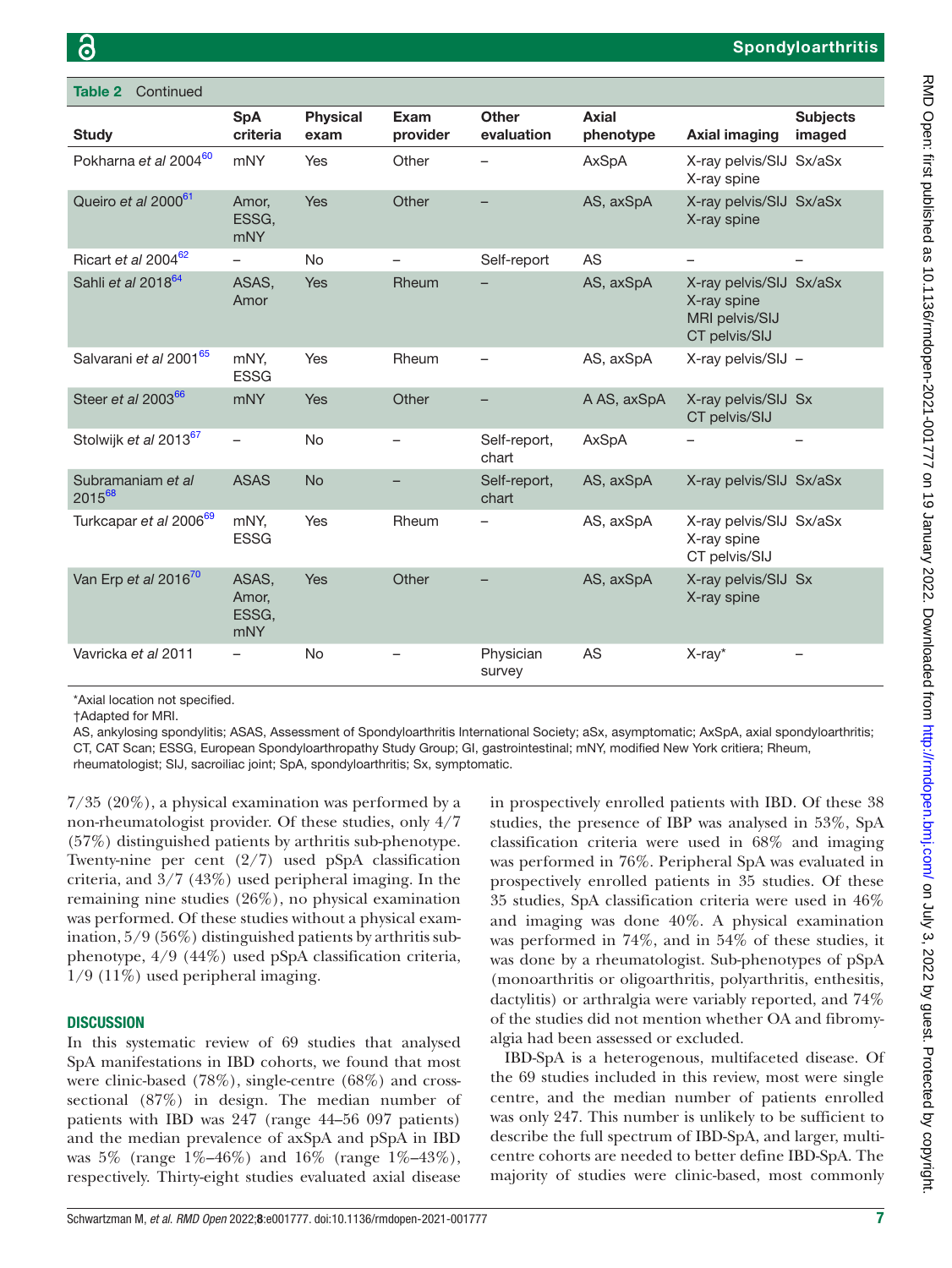<span id="page-7-0"></span>

| Table 3                                   | Study characteristics-studies evaluating peripheral joint disease |                                                                                              |                                                            |                            |                           |                          |                           |
|-------------------------------------------|-------------------------------------------------------------------|----------------------------------------------------------------------------------------------|------------------------------------------------------------|----------------------------|---------------------------|--------------------------|---------------------------|
| Study                                     | Sub-phenotype                                                     | Major phenotypes* Other descriptions                                                         |                                                            | Physical exam-<br>provider | Other evaluation Imaging† |                          | <b>Subjects</b><br>imaged |
| Al-Jarallah et al 2012 <sup>33</sup>      | Yes                                                               | Dactylitis, enthesitis                                                                       | Type 1/type 2                                              | -other<br>Yes-             |                           |                          | Т                         |
| Al-Jarallah et al 2013 <sup>34</sup>      | Yes                                                               | Dactylitis, enthesitis                                                                       | Type 1/type 2                                              | Yes-other                  | $\mathbf{I}$              | $\mathbf{I}$             | $\mathbf{I}$              |
| Bandinelli et al 2011 <sup>24</sup>       | Yes                                                               | Enthesitis                                                                                   |                                                            | Yes-Rheum                  |                           | SU                       | aSx                       |
| Bandyopadhyay et al<br>2015 <sup>36</sup> | Yes                                                               | Other                                                                                        | Type 1/type 2                                              | Yes-Rheum                  | $\mathbf{I}$              | $\mathbf{I}$             | $\mathbf{I}$              |
| Barreiro-de Acosta et al<br>$2007^{37}$   | $\frac{1}{2}$                                                     | $\mathbf{I}$                                                                                 |                                                            | Yes-Rheum                  |                           | $\mathsf{I}$             | $\mathsf{I}$              |
| Bertolini et al 2020 <sup>38</sup>        | Yes                                                               | dactylitis, enthesitis,<br>arthralgia<br>Monoarthritis/<br>oligoarthritis/<br>polyarthritis, | J.                                                         | Yes-Rheum                  | J.                        | SC                       | Sx/aSx                    |
| Beslek et al 2009 <sup>39</sup>           | Yes                                                               | Monoarthritis/<br>oligoarthritis,<br>enthesitis                                              | Chronic arthritis                                          | Yes-Rheum                  | $\overline{\phantom{a}}$  | $\overline{\phantom{a}}$ | I                         |
| Christodoulou et a/<br>2002 <sup>40</sup> | Yes                                                               | Monoarthritis/<br>oligoarthritis,<br>arthralgia                                              | $\overline{1}$                                             | $\frac{1}{2}$              | Self-report, chart        | T                        | T                         |
| D'Inca et al 2009 <sup>41</sup>           | Yes                                                               | <b>Monoarthritis</b><br>oligoarthritis,<br>polyarthritis,<br>arthralgia                      | fibromyalgia,<br>Symmetrical<br>arthritis, ‡<br>tendinitis | Yes-Rheum                  | ı                         | Bone scintigraphy        | $\Im$                     |
| DeVlam et al 2000 <sup>42</sup>           | Yes                                                               | dactylitis, enthesitis,<br>arthralgia<br>Monoarthritis/<br>oligoarthritis,                   | Polyarticular<br>asymmetric                                | Yes-Rheum                  | I                         | I                        | I                         |
| Ditisheim et al 2015 <sup>43</sup>        | $\frac{1}{2}$                                                     | $\overline{1}$                                                                               | T                                                          | $\frac{1}{2}$              | Self-report               | T                        | T                         |
| Duricova et al 2017 <sup>45</sup>         | $\frac{1}{2}$                                                     | $\mathbf{I}$                                                                                 | I.                                                         | Yes-Other                  | Chart                     | $\mathbf{I}$             | $\mathbf{I}$              |
| Fatemi et al 2016 <sup>46</sup>           | Yes                                                               | <b>Monoarthritis</b><br>oligoarthritis/<br>polyarthritis,<br>arthralgia                      | Fibromyalgia                                               | Yes-Rheum                  | I                         |                          |                           |
| Hammoudeh et al 2018 <sup>48</sup>        | Yes                                                               | Enthesitis, arthralgia Type 1/type 2                                                         |                                                            | Yes-Rheum                  | $\mathbf{I}$              | J.                       | $\mathbf{I}$              |
| Isene et al 2015 <sup>50</sup>            | $\frac{1}{2}$                                                     |                                                                                              |                                                            | Yes-Other                  |                           |                          |                           |
| Kamo et al 2015 <sup>51</sup>             | Yes                                                               | enthesitis, arthralgia<br>Dactylitis,                                                        | $\overline{1}$                                             | $\frac{1}{2}$              | Self-report               | $\mathbf{I}$             | T                         |
|                                           |                                                                   |                                                                                              |                                                            |                            |                           |                          | Continued                 |

RMD Open: first published as 10.1136/rmdopen-2021-001777 on 19 January 2022. Downloaded from <http://rmdopen.bmj.com/> on July 3, 2022 by guest. Protected by copyright.

RMD Open: first published as 10.11136/rmdopen-2021-001777 on 19 January 2022. Downloaded from http://rmdopen.bmj.com/ on July 3, 2022 by guest. Protected by copyright.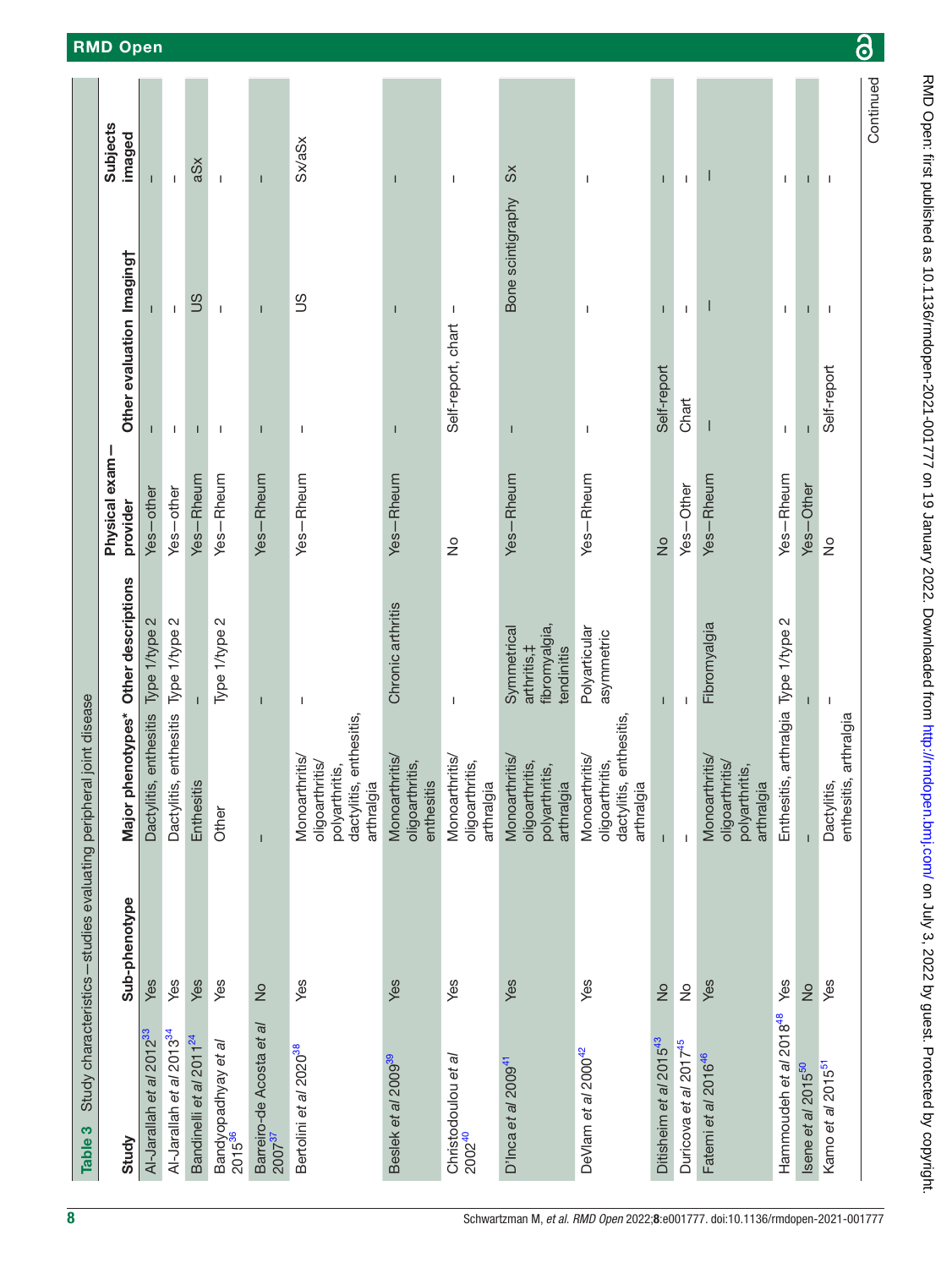| Continued<br>Table 3                                    |               |                                                                               |                                                                |                           |                           |                |                           |
|---------------------------------------------------------|---------------|-------------------------------------------------------------------------------|----------------------------------------------------------------|---------------------------|---------------------------|----------------|---------------------------|
| Study                                                   | Sub-phenotype | Major phenotypes* Other descriptions                                          |                                                                | Physical exam<br>provider | Other evaluation Imaging† |                | <b>Subjects</b><br>imaged |
| Karmiris et al 2016 <sup>52</sup>                       | Yes           | Arthralgia                                                                    | Monoarthralgia<br>oligoarthralgia,<br>polyarthralgia           | Yes-Rheum                 |                           |                | п                         |
| Lakatos et al 2003 <sup>53</sup>                        | Yes           | Other                                                                         | Type 1/type 2                                                  | Yes-Rheum                 | $\mathbf{I}$              | $\mathsf I$    | $\mathbf{I}$              |
| Lanna et al 2008 <sup>54</sup>                          | Yes           | Monoarthritis/<br>oligoarthritis/<br>polyarthritis,<br>enthesitis             | Asymmetric arthritis, §Yes-Rheum<br>inflammatory<br>arthalgia¶ |                           | Т                         | $X$ -ray       | <b>Sx/aSx</b>             |
| Luchetti et al 2019 <sup>55</sup>                       | Yes           | Monoarthritis/<br>oligoarthritis/<br>polyarthritis,<br>enthesitis             | OA, fibromyalgia                                               | Yes-Rheum                 | $\mathbf{I}$              | SC             | တိ                        |
| Mocelin et al 2015 <sup>56</sup>                        | $\frac{1}{2}$ | No <sup>**</sup>                                                              | Fibromyalgia                                                   | $\frac{1}{2}$             | Chart                     |                | $\mathbf{I}$              |
| Ossum et al 2018:<br>Peripheral <sup>14</sup>           | Yes           | Dactylitis, enthesitis                                                        | pArthritis, pSpA                                               | $\frac{1}{2}$             | Self-report               | X-ray          | $\delta$                  |
| Palm et al 2001 <sup>15</sup>                           | Yes           | dactylitis, enthesitis<br>Polyarthritis,                                      | arthritis, ‡OA<br>Symmetrical                                  | Yes-Rheum                 | $\overline{1}$            | X-ray          | $\Im$                     |
| Peeters et al 2008 <sup>58</sup>                        | $\frac{1}{2}$ | $\mathbf{I}$                                                                  |                                                                | $\frac{1}{2}$             | Chart                     | $\mathbf{I}$   | $\mathbf{L}$              |
| Picchianti-Diamanti e <i>t al</i><br>2020 <sup>59</sup> | Yes           | Monoarthritis/<br>oligoarthritis/<br>polyarthritis,<br>dactylitis††           | Type 1/type 2                                                  | Yes-Rheum                 |                           | SC             | $\overline{1}$            |
| Pokharna et al 2004 <sup>60</sup>                       | Yes           | Monoarthritis/<br>oligoarthritis,<br>arthralgia                               | $\overline{\phantom{a}}$                                       | Yes-Other                 | $\overline{\phantom{a}}$  | X-ray          | Sx/aSx                    |
| Queiro et al 2000 <sup>61</sup>                         | $\frac{1}{2}$ |                                                                               | Asymmetric arthritis§                                          | Yes-Other                 | $\mathsf{I}$              | X-ray          | Sx/aSx                    |
| Rovisco et al 2016 <sup>63</sup>                        | Yes           | Enthesitis                                                                    | J.                                                             | Yes-Rheum                 | $\mathbf{I}$              | SC             | Sx/aSx                    |
| Salvarani et al 2001 <sup>65</sup>                      | Yes           | dactylitis, enthesitis<br>Monoarthritis/<br>oligoarthritis/<br>polyarthritis, | $\overline{\phantom{a}}$                                       | Yes-Rheum                 | $\overline{\phantom{a}}$  | $\overline{1}$ | $\mathbf{I}$              |
| Stolwijk et al 2013 <sup>67</sup>                       | Yes           | Dactylitis, enthesitis Fibromyalgia                                           |                                                                | $\frac{1}{2}$             | Self-report, chart        | $\mathbf{I}$   | $\mathbf{I}$              |
| Subramaniam et al<br>2015 <sup>68</sup>                 | Yes           | Dactylitis, enthesitis                                                        |                                                                | $\frac{1}{2}$             | Self-report, chart        |                | T                         |
|                                                         |               |                                                                               |                                                                |                           |                           |                | Continued                 |

# RMD Open: first published as 10.11136/rmdopen-2021-001777 on 19 January 2022. Downloaded from http://rmdopen.bmj.com/ on July 3, 2022 by guest. Protected by copyright. RMD Open: first published as 10.1136/rmdopen-2021-001777 on 19 January 2022. Downloaded from <http://rmdopen.bmj.com/> on July 3, 2022 by guest. Protected by copyright.

**Spondyloarthritis** 

6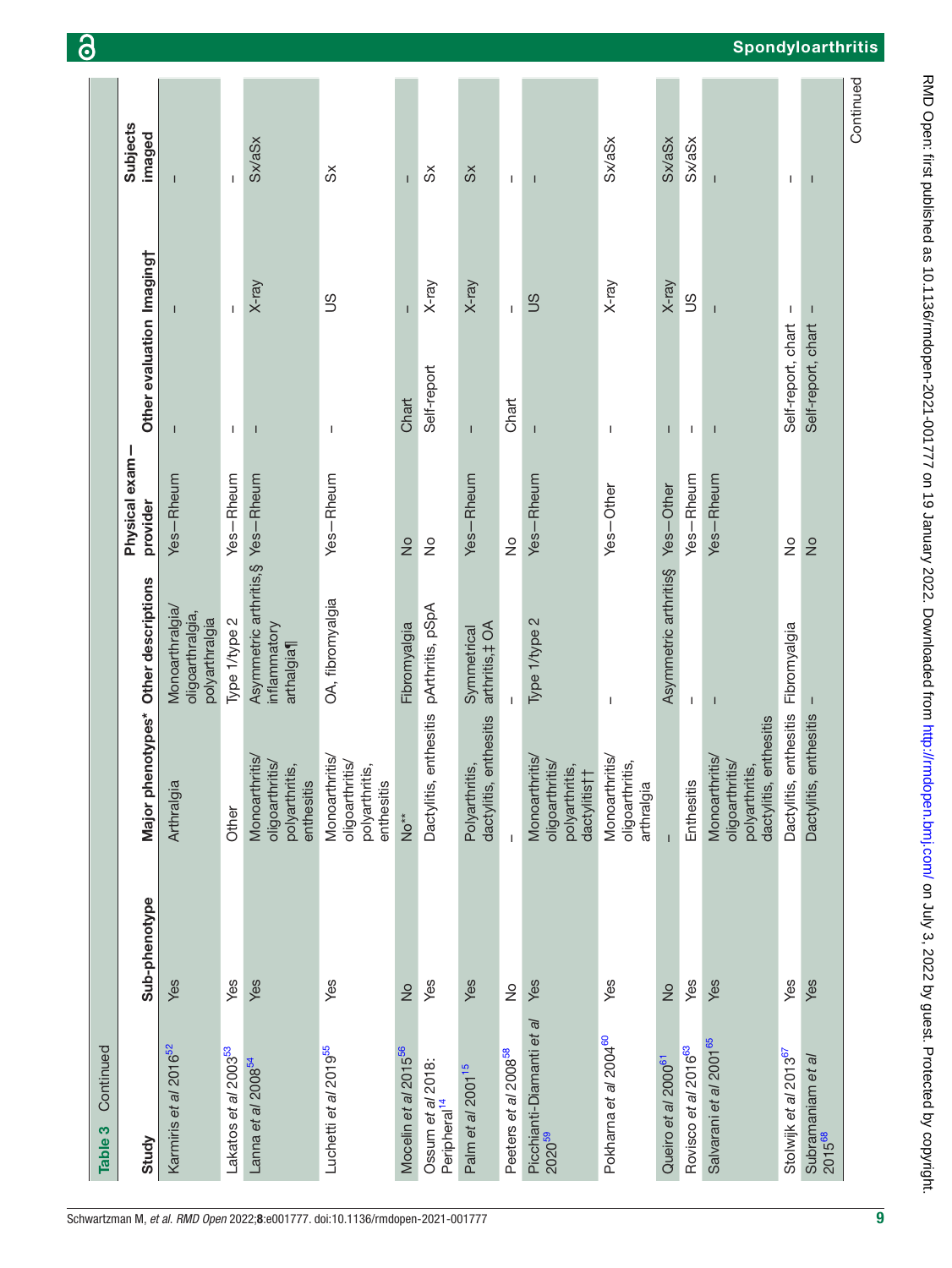$\overline{a}$ 

l.

| Table 3 Continued                  |                                                                         |                                                                                                  |                                                            |                            |                           |             |                           |
|------------------------------------|-------------------------------------------------------------------------|--------------------------------------------------------------------------------------------------|------------------------------------------------------------|----------------------------|---------------------------|-------------|---------------------------|
| Study                              | Sub-phenotype                                                           | Major phenotypes* Other descriptions                                                             |                                                            | Physical exam-<br>provider | Other evaluation Imagingt |             | <b>Subjects</b><br>imaged |
| Turkcapar et al 2006 <sup>69</sup> | Yes                                                                     | dactylitis, enthesitis<br>Monoarthritis/<br>oligoarthritis/<br>polyarthritis,                    | I                                                          | Yes-Rheum                  | I                         | X-ray       | Sx/aSx                    |
| Van Erp et al 2016 <sup>70</sup>   | Yes                                                                     | dactylitis, enthesitis,<br>Monoarthritis/<br>oligoarthritis/<br>polyarthritis,<br>gia<br>arthral | $\overline{\phantom{a}}$                                   | Yes-Other                  | $\overline{\phantom{a}}$  | X-ray       | $\breve{\in}$             |
| Vavricka et al 2011                | $\frac{1}{2}$                                                           | Ī                                                                                                | Ï                                                          | $\frac{1}{2}$              | Physician survey          | $\mathsf I$ | I                         |
| Yuksel et al 2011 <sup>71</sup>    | Yes                                                                     | Arthralgia                                                                                       | fibromyalgia,<br>Symmetrical<br>arthritis, ‡<br>tendinitis | Yes-Rheum                  | Ī                         | X-ray       | $\breve{\in}$             |
|                                    | *Peripheral phenotypes: monoarthritis/oligoarthritis, polyarthritis, or | dactylitis, enthesitis, arthralgia.                                                              |                                                            |                            |                           |             |                           |

tPeripheral Imaging only. †Peripheral Imaging only.

‡Did not specify polyarthritis. ‡Did not specify polyarthritis.

SNumber of joints not specified. §Number of joints not specified.

Moted no swelling but did not define further. ¶Noted no swelling but did not define further.

"Joint symptoms reported exclusively as arthralgia-no mention of arthritis. \*\*Joint symptoms reported exclusively as arthralgia—no mention of arthritis.

t Ultrasound recorded synovial hypertrophy, enthesitis and tenosynovitis, but did not report enthesitis separately. ††Ultrasound recorded synovial hypertrophy, enthesitis and tenosynovitis, but did not report enthesitis separately.

OA, osteoarthritis; pArthritis, peripheral arthritis; pSpA, peripheral spondyloarthritis; Rheum, rheumatologist; US, Ultrasound; Sx, symptomatic; aSx, asymptomatic OA, osteoarthritis; pArthritis, peripheral arthritis; pSpA, peripheral spondyloarthritis; Rheum, rheumatologist; US, Ultrasound; Sx, symptomatic; aSx, asymptomatic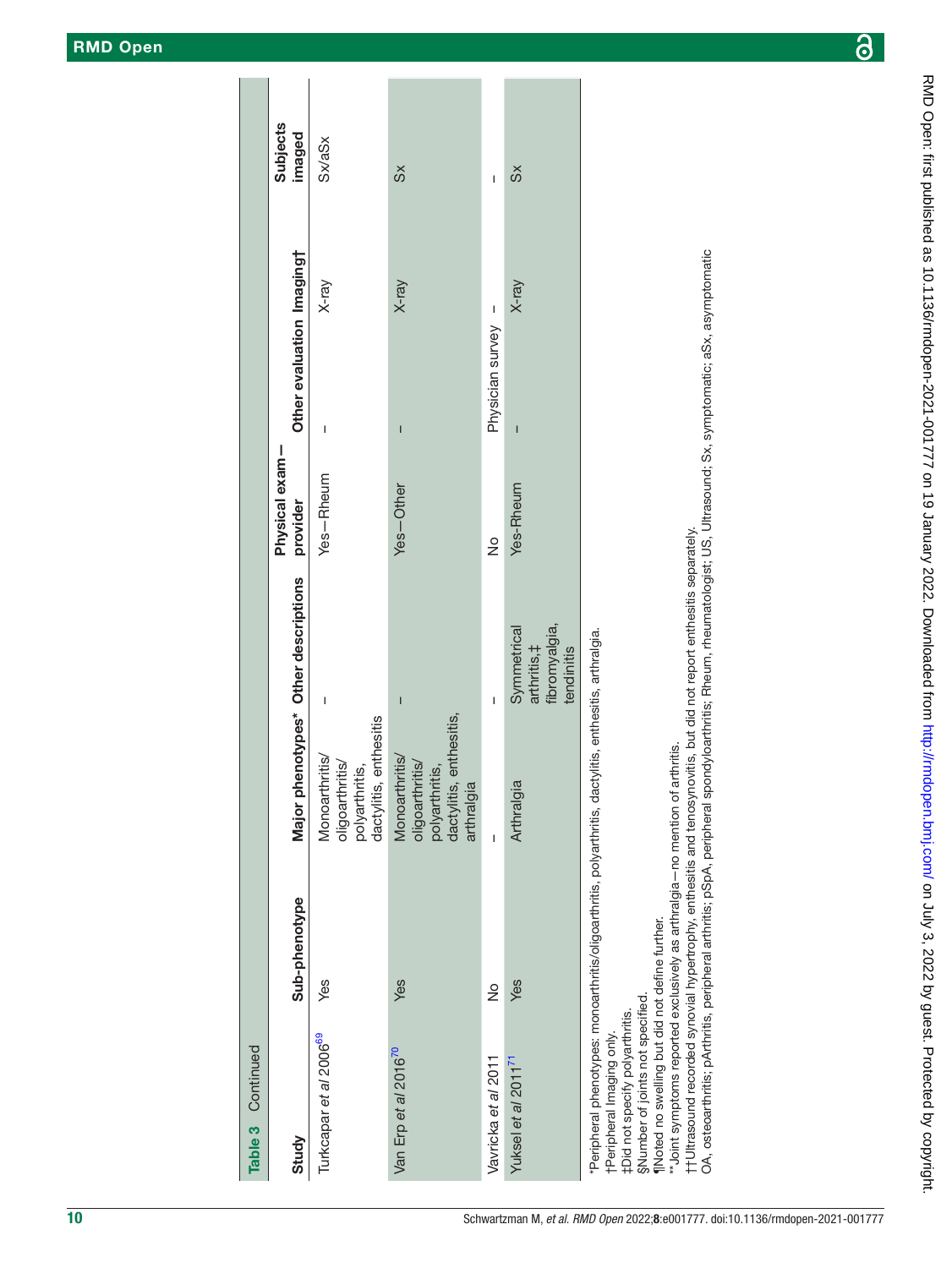at tertiary care centres, which may not capture a group of patients representative of the entire population of IBD-SpA. The majority of studies were cross-sectional, a design that does not permit an evaluation of the natural history of disease or the detection of incident SpA in IBD. In the Inflammatory Bowel South-Eastern Norway studies, which evaluated SpA in patients with IBD over a 20-year period, $13-16$  the prevalence of pSpA increased from  $11.9\%$  at 5 years to  $26.1\%$  at 20 years, and the prevalence of AS increased from 3.7% at 5 years to 4.5% at 20 years, illustrating that longitudinal studies capture additional patients that are missed in cross-sectional studies.

Across all 69 studies, we found that the composite median prevalence of axSpA and pSpA in IBD was 5% (range  $1\% - 46\%$ ) and  $16\%$  (range  $1\% - 43\%$ ), respectively; similar to what has been reported previously in a meta-analysis.<sup>[2](#page-11-1)</sup> However, the range of IBD-SpA prevalence values across the studies was wide. This may be a result of the variable definition of IBD-SpA across the studies, which ranged from clinical, physician diagnosis to multiple different SpA classification criteria. The characterisation of axial disease in IBD-SpA cohorts varied despite established classification and imaging criteria.<sup>[4](#page-11-3)</sup> Inflammatory back pain, an important screening tool for axSpA, was only evaluated in 53% of the 38 studies that assessed axial disease prospectively. Most of the 35 studies that assessed peripheral disease prospectively did not address whether other MSK conditions, such as OA and fibromyalgia, were excluded, which likely confounds the reports of SpA prevalence. Many studies were retrospective and/or claims database studies which may bias findings based on how patients are identified and how patient data are recorded. The range of prevalence of SpA in IBD is wide, and more uniform definitions of SpA in IBD are necessary to better understand the true frequency of SpA in IBD.

Despite accepted imaging criteria used in the evaluation of  $axSpA<sup>4</sup>$  $axSpA<sup>4</sup>$  $axSpA<sup>4</sup>$  and the prominent role of MRI in the diagnosis and classification of axSpA,<sup>4</sup> imaging was not always employed in the 38 studies that assessed axial disease prospectively. MRE, a technique that images the bowel, is an important tool used in the evaluation of IBD, and often serendipitously captures information about the SI joints. Though MRE is suboptimal for assessment of the SIJ, the utility of using MRE as a screening tool has been demonstrated, $17$  however, the routine utility of this modality remains unclear. Furthermore, it is unknown whether axSpA in IBD is different from axSpA in patients without IBD. Studies in psoriatic arthritis (PsA) have indicated that axial PsA is distinct from  $AS/axSpA$ .<sup>[18 19](#page-12-33)</sup> Early radiographic studies $^{20}$  suggest that axial disease in AS and IBD are morphologically similar, though further research is needed to better define this clinical phenotype.

Ultrasound is increasingly being used in the identification of inflammatory arthritis. $^{21}$  However, very few studies (14%) used ultrasound to assess peripheral SpA in the 35 studies that addressed peripheral SpA in prospectively enrolled patients with IBD. Ultrasound can objectively

identify tenosynovitis or enthesitis, which can aid in early diagnosis and has been shown to predict the transition from psoriasis to PsA.[22 23](#page-12-36) Similarly, studies included in this review demonstrated evidence of enthesial disease and erosions in asymptomatic patients with  $IBD<sub>1</sub><sup>24</sup>$  identifying subclinical SpA. Ultrasound has the potential provide a unique opportunity to assess SpA, in particular early disease, in IBD.

While it is well-documented that SpA is the most common EIM in IBD, relatively little is known about clinical sub-phenotypes. Only a small fraction of the 35 studies that assessed peripheral disease prospectively analysed the whole SpA spectrum of IBD-SpA that includes axial disease, monoarthritis or oligoarthritis, polyarthritis, dactylitis and enthesitis. This assessment may have important therapeutic implications. For example, in patients with predominant enthesitis, a biologic may provide efficacy that supersedes conventional synthetic disease modifying anti-rheumatic medications. $25-27$  The categorisation of SpA in IBD as type 1 and 2 arthritis $12$ has not been validated prospectively, though the use of this categorisation persists in the gastrointestinal literature and in clinical care. A granular categorisation of the SpA phenotype, perhaps including type 1 and 2 designations, may provide important insights into pathogenesis. Additionally, some of these studies identified arthralgia, though often did not specify other conditions such as fibromyalgia and OA which are common conditions in the general population. Fibromyalgia has been demonstrated in up to  $30\%$  of patients with IBD,<sup>28</sup> however, only about 1/3 of the 35 studies that assessed peripheral disease prospectively made any note of OA or fibromyalgia. From a management perspective, it is critical to identify these entities as therapy for these conditions is vastly different.

Among all prospectively enrolled cohorts evaluated, not all studies used SpA classification criteria, and when employed, there was a range of classification criteria used. We observed a strong recent trend to apply ASAS classification criteria. The ASAS criteria were developed for use in SpA. IBD-SpA may have different clinical characteristics much as axial PsA demonstrates different characteristics when compared with AS.<sup>1819</sup> The performance of the ASAS criteria in IBD-SpA has not been studied in sufficient detail to know if they are applicable. For instance, an elevated serum CRP level is listed in the ASAS SpA criteria, however, this can be elevated independently in IBD and may not be reflective of SpA activity. ASAS criteria include HLA-B27 status. While the prevalence of HLA-B27 in AS in  $85\% - 90\%$ ,<sup>29</sup> it is much lower in IBD-SpA, reported in up to  $60\%$ .<sup>[29](#page-12-39)</sup>

Our study reported herein has several strengths and limitations. While prior studies have looked at the prevalence/incidence of SpA in IBD, to the best of our knowledge, this is the first study that systematically and comprehensively investigated study design and characteristics of SpA phenotyping in IBD. The systematic literature review was performed using established best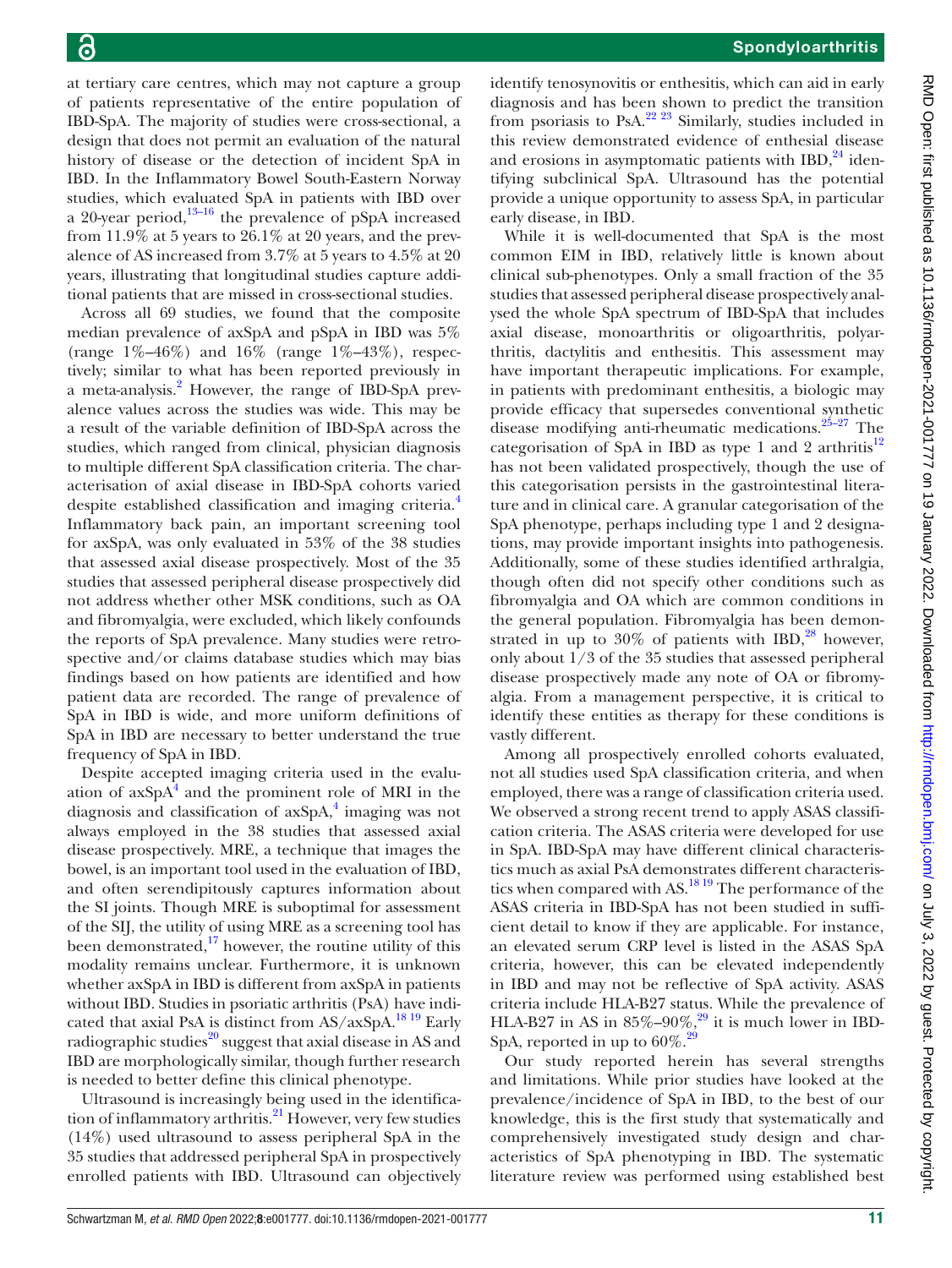### RMD Open

practices<sup>3</sup> and differences of study design were identified. Limitations of this study include restricting the review to English language articles. The study focused on adult disease, and future research should include characterising paediatric IBD-SpA. Our study was limited by incomplete or absent reporting of variables such as imaging of asymptomatic patients as well as the presence of OA and fibromyalgia. Additionally, full descriptions of the individual locations that were imaged were not always present. We did not record whether laboratory or pathology data had been collected. Finally, we did not compare how different study settings affect prevalence rates. Studies were identified and data extraction were performed by a single member of the group, rather than done in duplicate, though data were discussed by the entire group.

### **CONCLUSION**

Although patients with IBD and SpA appear to share many clinical, immunologic and genetic characteristics,  $30-32$  the exact relationship between these two entities has never been comprehensively defined. Attempts at identification and characterisation of the SpA features in IBD are beset with two problems; SpA features themselves are highly variable from patient to patient and there is heterogeneity in the methodologies used to define these features. Of importance, it is not clear that standard accepted SpA classification criteria developed independently without consideration of IBD status are entirely applicable to IBD patients with SpA. Developing a standard set of variables to be collected in IBD-SpA cohorts will allow for a better definition of SpA phenotypes in IBD-SpA. A concrete characterisation of these features will facilitate future research endeavours and ultimately improve patient management.

Based on our data, we conclude that a study that attempts to comprehensively describe axial and peripheral SpA phenotypes in IBD requires a large number of patients from a range of settings. Therefore, an ideal study would be multicentre and population-based. However, initiating a clinic-based or region-based study may be a more practical starting point. Patients should be followed longitudinally. Ideally and before any further work is done, validation of prior SpA classification tools (such as the ASAS classification criteria) should take place in patients with IBD. The set of clinical variables collected should include IBP and the exclusion of other inflammatory and non-inflammatory MSK conditions such as OA and fibromyalgia. A physical examination should always be performed, ideally by a rheumatologist or, alternatively, by a trained healthcare provider, and data on arthritis patterns and presence of enthesitis or dactylitis should be collected. At a minimum, imaging with both plain radiographs and MRI of the SIJs should be performed, and the assessment of peripheral disease should incorporate ultrasound. Finally, research participants should be followed longitudinally with formal

semiannual evaluations and intermittent assessments as needed for disease flares. The ideal starting point would be a joint effort by gastroenterologists and rheumatologists to create a joint statement that defines IBD-SpA.

### Author affiliations

<sup>1</sup> Division of Rheumatology, Hospital for Special Surgery, New York, New York, USA <sup>2</sup> Division of Rheumatology, Inflammation and Immunity, Brigham and Women's Hospital and Harvard Medical School, Boston, Massachusetts, USA <sup>3</sup>Department of Medicine, Division of Rheumatology, University of Colorado-

Anschutz Medical Campus, Aurora, Colorado, USA

4 Department of Medicine, New York-Presbyterian Hospital/Weill Cornell Medical Center, New York, New York, USA

5 Department of Rheumatology and Immunology, Stanford University School of Medicine, Palo Alto, California, USA

Acknowledgements We would like to thank the Spondyloarthritis Research and Treatment Network (SPARTAN) for providing a platform for our working group.

Contributors MS performed the literature search and data collection. All authors contributed equally to the study design, data analysis and writing.

Funding The authors have not declared a specific grant for this research from any funding agency in the public, commercial or not-for-profit sectors.

Competing interests None declared.

Patient consent for publication Not applicable.

Provenance and peer review Not commissioned; externally peer reviewed.

Open access This is an open access article distributed in accordance with the Creative Commons Attribution Non Commercial (CC BY-NC 4.0) license, which permits others to distribute, remix, adapt, build upon this work non-commercially, and license their derivative works on different terms, provided the original work is properly cited, appropriate credit is given, any changes made indicated, and the use is non-commercial. See: <http://creativecommons.org/licenses/by-nc/4.0/>.

### ORCID iD

Monica Schwartzman <http://orcid.org/0000-0002-2284-2829>

### **REFERENCES**

- <span id="page-11-0"></span>1 Olivieri I, Cantini F, Castiglione F, *et al*. Italian expert panel on the management of patients with coexisting spondyloarthritis and inflammatory bowel disease. *[Autoimmun Rev](http://dx.doi.org/10.1016/j.autrev.2014.04.003)* 2014;13:822–30.
- <span id="page-11-1"></span>2 Karreman MC, Luime JJ, Hazes JMW, *et al*. The prevalence and incidence of axial and peripheral spondyloarthritis in inflammatory bowel disease: a systematic review and meta-analysis. *[J Crohns](http://dx.doi.org/10.1093/ecco-jcc/jjw199)  [Colitis](http://dx.doi.org/10.1093/ecco-jcc/jjw199)* 2017;11:631–42.
- <span id="page-11-2"></span>3 Moher D, Liberati A, Tetzlaff J, *et al*. Preferred reporting items for systematic reviews and meta-analyses: the PRISMA statement. *[BMJ](http://dx.doi.org/10.1136/bmj.b2535)* 2009;339:b2535.
- <span id="page-11-3"></span>4 Rudwaleit M, van der Heijde D, Landewé R, *et al*. The development of assessment of spondyloarthritis International Society classification criteria for axial spondyloarthritis (Part II): validation and final selection. *[Ann Rheum Dis](http://dx.doi.org/10.1136/ard.2009.108233)* 2009;68:777–83.
- 5 Rudwaleit M, van der Heijde D, Landewé R, *et al*. The assessment of spondyloarthritis International Society classification criteria for peripheral spondyloarthritis and for spondyloarthritis in general. *[Ann](http://dx.doi.org/10.1136/ard.2010.133645)  [Rheum Dis](http://dx.doi.org/10.1136/ard.2010.133645)* 2011;70:25–31.
- <span id="page-11-4"></span>6 Dougados M, van der Linden S, Juhlin R, *et al*. The European Spondylarthropathy Study Group preliminary criteria for the classification of spondylarthropathy. *[Arthritis Rheum](http://dx.doi.org/10.1002/art.1780341003)* 1991;34:1218–27.
- <span id="page-11-5"></span>7 Amor B, Dougados M, Mijiyawa M. [Criteria of the classification of spondylarthropathies]. *[Rev Rhum Mal Osteoartic](http://www.ncbi.nlm.nih.gov/pubmed/2181618)* 1990;57:85–9.
- <span id="page-11-6"></span>Dale K, Vinje O. Radiography of the spine and sacro-iliac joints in ankylosing spondylitis and psoriasis. *[Acta Radiol Diagn](http://dx.doi.org/10.1177/028418518502600205)* 1985;26:145–59.
- 9 Chan JSI, Salonen D, *et al*. *SAT0271 development of a novel Si joint CT score for diagnosis of axial spondylitis.: Annals of rheumatic disease*, 2015: 756–7.
- <span id="page-11-7"></span>10 Balint PV, Kane D, Wilson H, *et al*. Ultrasonography of entheseal insertions in the lower limb in spondyloarthropathy. *[Ann Rheum Dis](http://dx.doi.org/10.1136/ard.61.10.905)* 2002;61:905–10.
- 11 Bruyn GA, Iagnocco A, Naredo E, *et al*. OMERACT definitions for ultrasonographic pathologies and elementary lesions of rheumatic disorders 15 years on. *[J Rheumatol](http://dx.doi.org/10.3899/jrheum.181095)* 2019;46:1388–93.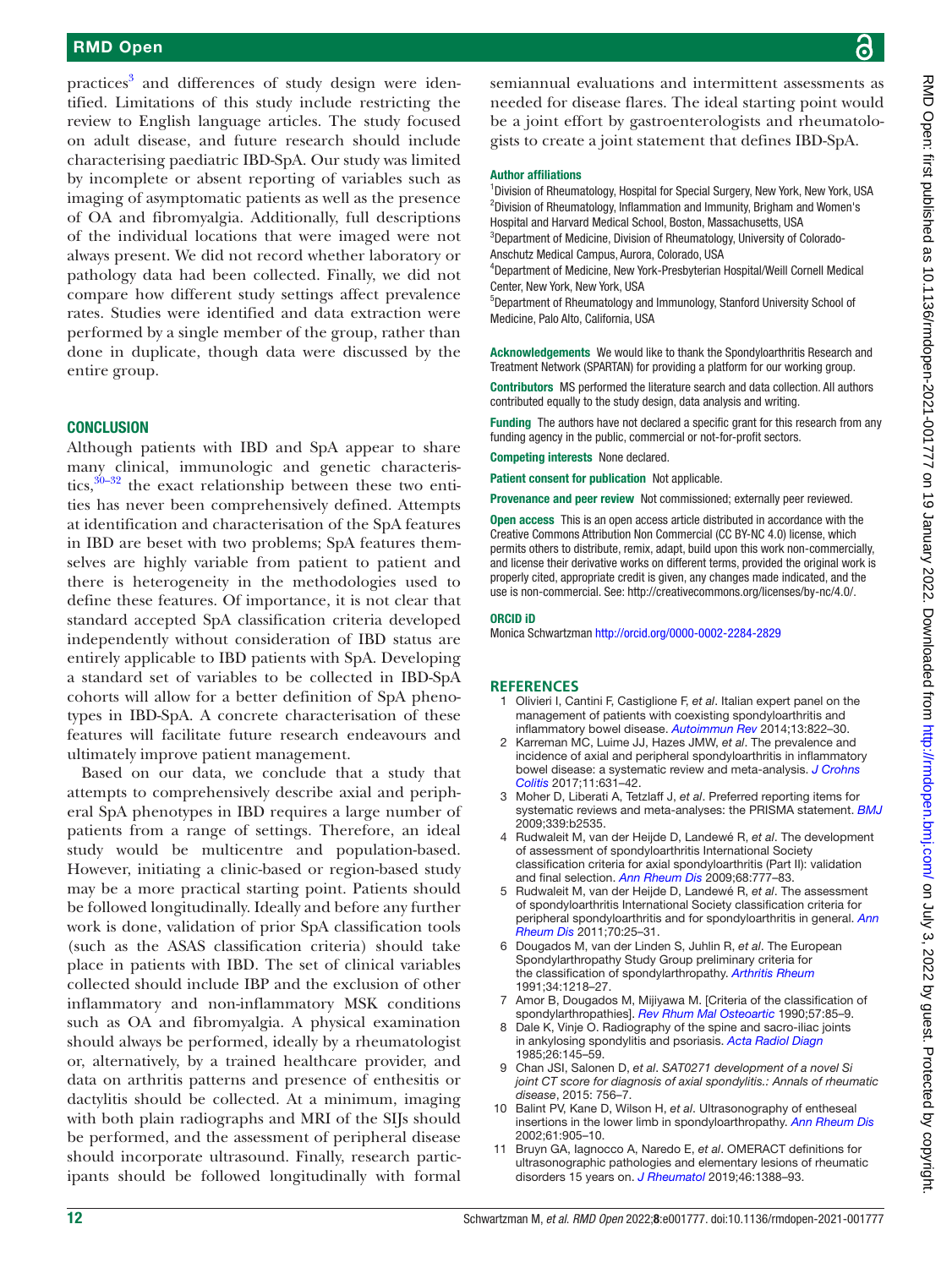# 6

# Spondyloarthritis

- <span id="page-12-31"></span>12 Orchard TR, Wordsworth BP, Jewell DP. Peripheral arthropathies in inflammatory bowel disease: their articular distribution and natural history. *[Gut](http://dx.doi.org/10.1136/gut.42.3.387)* 1998;42:387–91.
- <span id="page-12-26"></span>13 Ossum AM, Palm Øyvind, Lunder AK, *et al*. Ankylosing spondylitis and axial spondyloarthritis in patients with long-term inflammatory bowel disease: results from 20 years of follow-up in the IBSEN study. *[J Crohns Colitis](http://dx.doi.org/10.1093/ecco-jcc/jjx126)* 2018;12:96–104.
- <span id="page-12-27"></span>14 Ossum AM, Palm Øyvind, Cvancarova M, *et al*. Peripheral arthritis in patients with long-term inflammatory bowel disease. Results from 20 years of follow-up in the IBSEN study. *[Scand J Gastroenterol](http://dx.doi.org/10.1080/00365521.2018.1518482)* 2018;53:1250–6.
- <span id="page-12-28"></span>15 Palm Ø, Moum B, Jahnsen J, *et al*. The prevalence and incidence of peripheral arthritis in patients with inflammatory bowel disease, a prospective population-based study (the IBSEN study). *[Rheumatology](http://dx.doi.org/10.1093/rheumatology/40.11.1256)* 2001;40:1256–61.
- <span id="page-12-29"></span>16 Palm O, Moum B, Ongre A, *et al*. Prevalence of ankylosing spondylitis and other spondyloarthropathies among patients with inflammatory bowel disease: a population study (the IBSEN study). *[J](http://www.ncbi.nlm.nih.gov/pubmed/11908564)  [Rheumatol](http://www.ncbi.nlm.nih.gov/pubmed/11908564)* 2002;29:511–5.
- <span id="page-12-32"></span>17 Malik F, Levine I, Castillo G. Magnetic Resonance Enterography as a Screening Tool to Detect Sacroiliitis in Crohn's Disease: Association with Clinical and Endoscopic Markers of Crohn's Disease Activity [abstract]. *Arthritis Rheumatol* 2019.
- <span id="page-12-33"></span>18 Feld J, Chandran V, Haroon N, *et al*. Axial disease in psoriatic arthritis and ankylosing spondylitis: a critical comparison. *[Nat Rev](http://dx.doi.org/10.1038/s41584-018-0006-8)  [Rheumatol](http://dx.doi.org/10.1038/s41584-018-0006-8)* 2018;14:363–71.
- 19 Feld J, Ye JY, Chandran V, *et al*. Is axial psoriatic arthritis distinct from ankylosing spondylitis with and without concomitant psoriasis? *[Rheumatology](http://dx.doi.org/10.1093/rheumatology/kez457)* 2020;59:1340–6.
- <span id="page-12-34"></span>20 McEwen C, DiTata D, Lingg C, *et al*. Ankylosing spondylitis and spondylitis accompanying ulcerative colitis, regional enteritis, psoriasis and Reiter's disease. A comparative study. *[Arthritis Rheum](http://dx.doi.org/10.1002/art.1780140302)* 1971;14:291–318.
- <span id="page-12-35"></span>21 Kaeley GS, Bakewell C, Deodhar A. The importance of ultrasound in identifying and differentiating patients with early inflammatory arthritis: a narrative review. *[Arthritis Res Ther](http://dx.doi.org/10.1186/s13075-019-2050-4)* 2020;22:1.
- <span id="page-12-36"></span>22 Freeston JE, Coates LC, Nam JL, *et al*. Is there subclinical synovitis in early psoriatic arthritis? a clinical comparison with gray-scale and power Doppler ultrasound. *[Arthritis Care Res](http://dx.doi.org/10.1002/acr.22158)* 2014;66:432–9.
- 23 Zabotti A, McGonagle DG, Giovannini I, *et al*. Transition phase towards psoriatic arthritis: clinical and ultrasonographic characterisation of psoriatic arthralgia. *[RMD Open](http://dx.doi.org/10.1136/rmdopen-2019-001067)* 2019;5:e001067.
- <span id="page-12-2"></span>24 Bandinelli F, Milla M, Genise S, *et al*. Ultrasound discloses entheseal involvement in inactive and low active inflammatory bowel disease without clinical signs and symptoms of spondyloarthropathy. *[Rheumatology](http://dx.doi.org/10.1093/rheumatology/keq447)* 2011;50:1275–9.
- <span id="page-12-37"></span>25 Coates LC, Kavanaugh A, Mease PJ, *et al*. Group for research and assessment of psoriasis and psoriatic arthritis 2015 treatment recommendations for psoriatic arthritis. *[Arthritis Rheumatol](http://dx.doi.org/10.1002/art.39573)* 2016;68:1060–71.
- 26 Mease P, Sieper J, Van den Bosch F, *et al*. Randomized controlled trial of adalimumab in patients with nonpsoriatic peripheral spondyloarthritis. *[Arthritis Rheumatol](http://dx.doi.org/10.1002/art.39008)* 2015;67:914–23.
- 27 McGonagle D, McInnes IB, Deodhar A, *et al*. Resolution of enthesitis by guselkumab and relationships to disease burden: 1-year results of two phase 3 psoriatic arthritis studies. *[Rheumatology](http://dx.doi.org/10.1093/rheumatology/keab285)* 2021;60:5337–50.
- <span id="page-12-38"></span>28 Buskila D, Odes LR, Neumann L, *et al*. Fibromyalgia in inflammatory bowel disease. *[J Rheumatol](http://www.ncbi.nlm.nih.gov/pubmed/10332985)* 1999;26:1167–71.
- <span id="page-12-39"></span>29 Reveille JD. Hla-B27 and the seronegative spondyloarthropathies. *[Am J Med Sci](http://dx.doi.org/10.1097/00000441-199810000-00004)* 1998;316:239–49.
- <span id="page-12-40"></span>30 Reveille JD. Genetics of spondyloarthritis--beyond the MHC. *[Nat](http://dx.doi.org/10.1038/nrrheum.2012.41)  [Rev Rheumatol](http://dx.doi.org/10.1038/nrrheum.2012.41)* 2012;8:296–304.
- 31 Cypers H, Varkas G, Beeckman S, *et al*. Elevated calprotectin levels reveal bowel inflammation in spondyloarthritis. *[Ann Rheum Dis](http://dx.doi.org/10.1136/annrheumdis-2015-208025)* 2016;75:1357–62.
- 32 Harbord M, Annese V, Vavricka SR, *et al*. The first European evidence-based consensus on extra-intestinal manifestations in inflammatory bowel disease. *[J Crohns Colitis](http://dx.doi.org/10.1093/ecco-jcc/jjv213)* 2016;10:239–54.
- <span id="page-12-0"></span>33 Al-Jarallah K, Shehab D, Al-Attiyah R, *et al*. Antibodies to mutated citrullinated vimentin and anti-cyclic citrullinated peptide antibodies in inflammatory bowel disease and related arthritis. *[Inflamm Bowel](http://dx.doi.org/10.1002/ibd.21937)  [Dis](http://dx.doi.org/10.1002/ibd.21937)* 2012;18:1655–62.
- <span id="page-12-1"></span>34 Al-Jarallah K, Shehab D, Al-Azmi W, *et al*. Rheumatic complications of inflammatory bowel disease among Arabs: a hospital-based study in Kuwait. *[Int J Rheum Dis](http://dx.doi.org/10.1111/j.1756-185X.2012.01811.x)* 2013;16:134–8.
- <span id="page-12-3"></span>35 Bandinelli F, Terenzi R, Giovannini L, *et al*. Occult radiological sacroiliac abnormalities in patients with inflammatory bowel disease who do not present signs or symptoms of axial spondylitis. *[Clin Exp](http://www.ncbi.nlm.nih.gov/pubmed/25152017)  [Rheumatol](http://www.ncbi.nlm.nih.gov/pubmed/25152017)* 2014;32:949–52.
- <span id="page-12-4"></span>Bandyopadhyay D, Bandyopadhyay S, Ghosh P, et al. Extraintestinal manifestations in inflammatory bowel disease: prevalence and predictors in Indian patients. *[Indian J Gastroenterol](http://dx.doi.org/10.1007/s12664-015-0598-8)* 2015;34:387–94.
- <span id="page-12-5"></span>37 Barreiro-de Acosta M, Domínguez-Muñoz JE, Núñez-Pardo de Vera MC, *et al*. Relationship between clinical features of Crohn's disease and the risk of developing extraintestinal manifestations. *[Eur J](http://dx.doi.org/10.1097/01.meg.0000243883.47938.aa)  [Gastroenterol Hepatol](http://dx.doi.org/10.1097/01.meg.0000243883.47938.aa)* 2007;19:73–8.
- <span id="page-12-6"></span>38 Bertolini E, Macchioni P, Rizzello F, *et al*. Ultrasonographic and clinical assessment of peripheral enthesitis and arthritis in an Italian cohort of inflammatory bowel disease patients. *[Semin Arthritis](http://dx.doi.org/10.1016/j.semarthrit.2020.01.001)  [Rheum](http://dx.doi.org/10.1016/j.semarthrit.2020.01.001)* 2020 ;50:436–43. 06;.
- <span id="page-12-7"></span>39 Beslek A, Onen F, Birlik M, *et al*. Prevalence of spondyloarthritis in Turkish patients with inflammatory bowel disease. *[Rheumatol Int](http://dx.doi.org/10.1007/s00296-008-0811-5)* 2009;29:955–7.
- <span id="page-12-8"></span>40 Christodoulou DK, Katsanos KH, Kitsanou M, *et al*. Frequency of extraintestinal manifestations in patients with inflammatory bowel disease in northwest Greece and review of the literature. *[Dig Liver](http://dx.doi.org/10.1016/s1590-8658(02)80071-8)  [Dis](http://dx.doi.org/10.1016/s1590-8658(02)80071-8)* 2002;34:781–6.
- <span id="page-12-9"></span>41 D'Incà R, Podswiadek M, Ferronato A, *et al*. Articular manifestations in inflammatory bowel disease patients: a prospective study. *[Dig](http://dx.doi.org/10.1016/j.dld.2009.01.013)  [Liver Dis](http://dx.doi.org/10.1016/j.dld.2009.01.013)* 2009;41:565–9.
- <span id="page-12-10"></span>42 de Vlam K, Mielants H, Cuvelier C, *et al*. Spondyloarthropathy is underestimated in inflammatory bowel disease: prevalence and HLA association. *[J Rheumatol](http://www.ncbi.nlm.nih.gov/pubmed/11128677)* 2000;27:2860–5.
- <span id="page-12-11"></span>43 Ditisheim S, Fournier N, Juillerat P, *et al*. Inflammatory articular disease in patients with inflammatory bowel disease: result of the Swiss IBD cohort study. *[Inflamm Bowel Dis](http://dx.doi.org/10.1097/MIB.0000000000000548)* 2015;21:2598–604.
- <span id="page-12-12"></span>44 Dmowska-Chalaba J, Kontny E. Inflammatory bowel diseaserelated arthritis - clinical evaluation and possible role of cytokines. *[Reumatologia](http://dx.doi.org/10.5114/reum.2015.55824)* 2015;53:236–42.
- <span id="page-12-13"></span>45 Duricova D, Leroyer A, Savoye G, *et al*. Extra-Intestinal manifestations at diagnosis in Paediatric- and Elderlyonset ulcerative colitis are associated with a more severe disease outcome: a population-based study. *[J Crohns Colitis](http://dx.doi.org/10.1093/ecco-jcc/jjx092)* 2017;11:1326–34.
- <span id="page-12-14"></span>46 Fatemi A, Jazi HH, Emami MH, *et al*. Relationship between articular and nonarticular manifestations in inflammatory bowel diseases. *[J](http://dx.doi.org/10.4103/1735-1995.183989)  [Res Med Sci](http://dx.doi.org/10.4103/1735-1995.183989)* 2016;21:48.
- <span id="page-12-15"></span>47 Gotler J, Amitai MM, Lidar M, *et al*. Utilizing Mr enterography for detection of sacroiliitis in patients with inflammatory bowel disease. *[J Magn Reson Imaging](http://dx.doi.org/10.1002/jmri.24762)* 2015;42:121–7.
- <span id="page-12-16"></span>48 Hammoudeh M, Elsayed E, Al-Kaabi S, *et al*. Rheumatic manifestations of inflammatory bowel diseases: a study from the middle East. *[J Int Med Res](http://dx.doi.org/10.1177/0300060518781404)* 2018;46:3837–47.
- <span id="page-12-17"></span>49 Hiller A, Biedermann L, Fournier N, *et al*. The appearance of joint manifestations in the Swiss inflammatory bowel disease cohort. *[PLoS One](http://dx.doi.org/10.1371/journal.pone.0211554)* 2019;14:e0211554.
- <span id="page-12-18"></span>50 Isene R, Bernklev T, Høie O, *et al*. Extraintestinal manifestations in Crohn's disease and ulcerative colitis: results from a prospective, population-based European inception cohort. *[Scand J Gastroenterol](http://dx.doi.org/10.3109/00365521.2014.991752)* 2015;50:300–5.
- <span id="page-12-19"></span>51 Kamo K, Shuto T, Haraguchi A. Prevalence of spondyloarthritis symptom in inflammatory bowel disease patients: a questionnaire survey. *[Mod Rheumatol](http://dx.doi.org/10.3109/14397595.2014.964925)* 2015;25:435–7.
- <span id="page-12-20"></span>52 Karmiris K, Avgerinos A, Tavernaraki A, *et al*. Prevalence and characteristics of extra-intestinal manifestations in a large cohort of Greek patients with inflammatory bowel disease. *[J Crohns Colitis](http://dx.doi.org/10.1093/ecco-jcc/jjv232)* 2016;10:429–36.
- <span id="page-12-21"></span>53 Lakatos L, Pandur T, David G, *et al*. Association of extraintestinal manifestations of inflammatory bowel disease in a Province of Western Hungary with disease phenotype: results of a 25-year follow-up study. *[World J Gastroenterol](http://dx.doi.org/10.3748/wjg.v9.i10.2300)* 2003;9:2300–7.
- <span id="page-12-22"></span>54 Lanna CCD, Ferrari MdeLA, Rocha SL, *et al*. A cross-sectional study of 130 Brazilian patients with Crohn's disease and ulcerative colitis: analysis of articular and ophthalmologic manifestations. *[Clin](http://dx.doi.org/10.1007/s10067-007-0797-5)  [Rheumatol](http://dx.doi.org/10.1007/s10067-007-0797-5)* 2008;27:503–9.
- <span id="page-12-23"></span>55 Luchetti MM, Benfaremo D, Bendia E, *et al*. Clinical and patient reported outcomes of the multidisciplinary management in patients with inflammatory bowel disease-associated spondyloarthritis. *[Eur J](http://dx.doi.org/10.1016/j.ejim.2019.04.015)  [Intern Med](http://dx.doi.org/10.1016/j.ejim.2019.04.015)* 2019;64:76–84.
- <span id="page-12-24"></span>56 Mocelin V, Nisihara RM, Utiyama SRR, *et al*. Anti-CCP antibodies and Rheumatological findings in Brazilian patients with Crohn's disease. *[Digestion](http://dx.doi.org/10.1159/000369899)* 2015;91:303–6.
- <span id="page-12-25"></span>57 Orchard TR, Holt H, Bradbury L, *et al*. The prevalence, clinical features and association of HLA-B27 in sacroiliitis associated with established Crohn's disease. *[Aliment Pharmacol Ther](http://dx.doi.org/10.1111/j.1365-2036.2008.03868.x)* 2009;29:193–7.
- <span id="page-12-30"></span>58 Peeters H, Vander Cruyssen B, Mielants H, *et al*. Clinical and genetic factors associated with sacroiliitis in Crohn's disease. *[J](http://dx.doi.org/10.1111/j.1440-1746.2007.05108.x)  [Gastroenterol Hepatol](http://dx.doi.org/10.1111/j.1440-1746.2007.05108.x)* 2008;23:132–7.